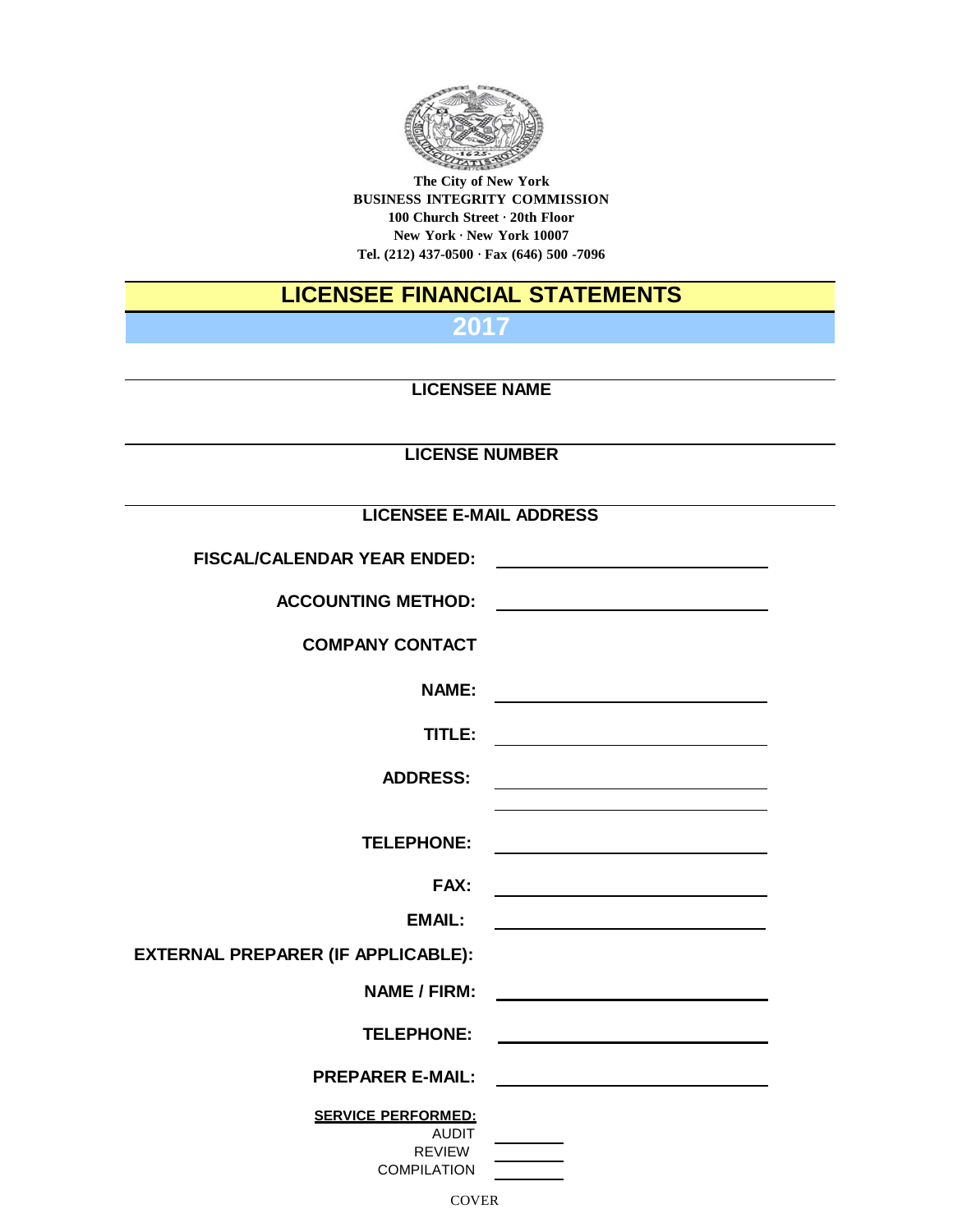#### **DEFINITION OF GENERAL TERMS**

**AFFILIATED ENTITIES / COMPANIES --** (also known as related companies) is defined as all affiliates of the licensee including its management and their immediate families, its principals and their immediate families, its investments accounted for by the equity method, beneficial employee trusts that are managed by the licensee and any party that may, or does, deal with the licensee and has ownership of, control over, or can significantly influence the management or operating policies of the licensee to the extent that an arms length transaction may not be achieved.

**REGULATED WASTE** – putrescent and non-putrescent garbage, recyclable materials, and rubbish collected from within the limits of New York City and subject to the maximum rates established by the Business Integrity Commission.

**NON-REGULATED WASTE –** medical waste and sharp materials, construction and demolition debris, or waste collected within New York City that are not subject to the maximum rates, and refuse collected outside of the New York City limits.

**RECYCLING CENTER** – any facility operated to facilitate the separation, collection, processing or marketing of recyclable materials for reuse or sale such as paper, textile, plastic and etc.

#### **FISCAL YEAR END STATEMENTS ARE REQUIRED TO BE FILED FOR ALL PERIODS ENDING SUBSEQUENT TO JUNE 1, 2017 THROUGH MAY 31, 2018**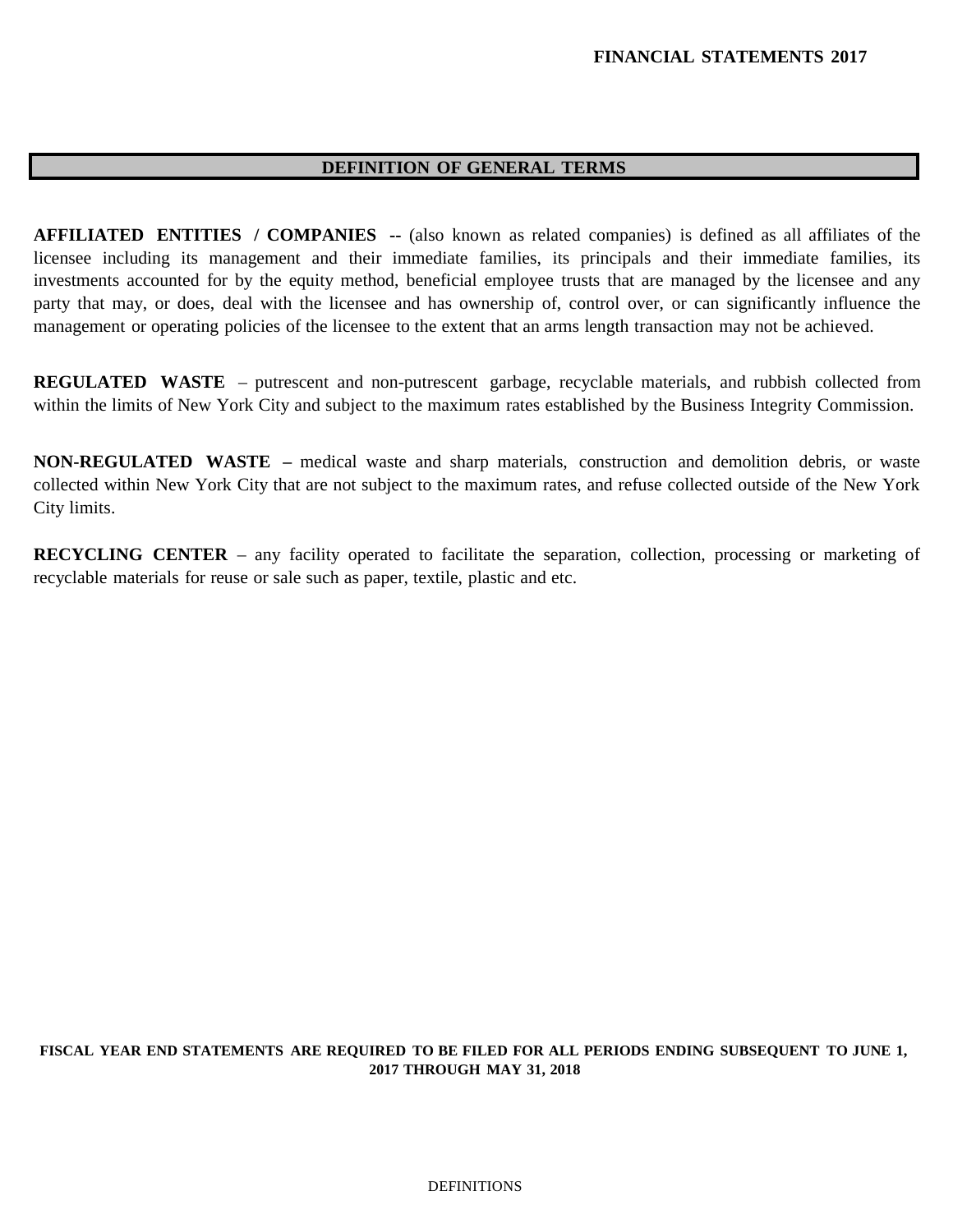**LICENSE NO.:**

# **INDEPENDENT AUDITOR'S REPORT**

**OR**

# **INDEPENDENT ACCOUNTANT'S REVIEW REPORT**

**OR**

# **INDEPENDENT ACCOUNTANT'S COMPILATION REPORT**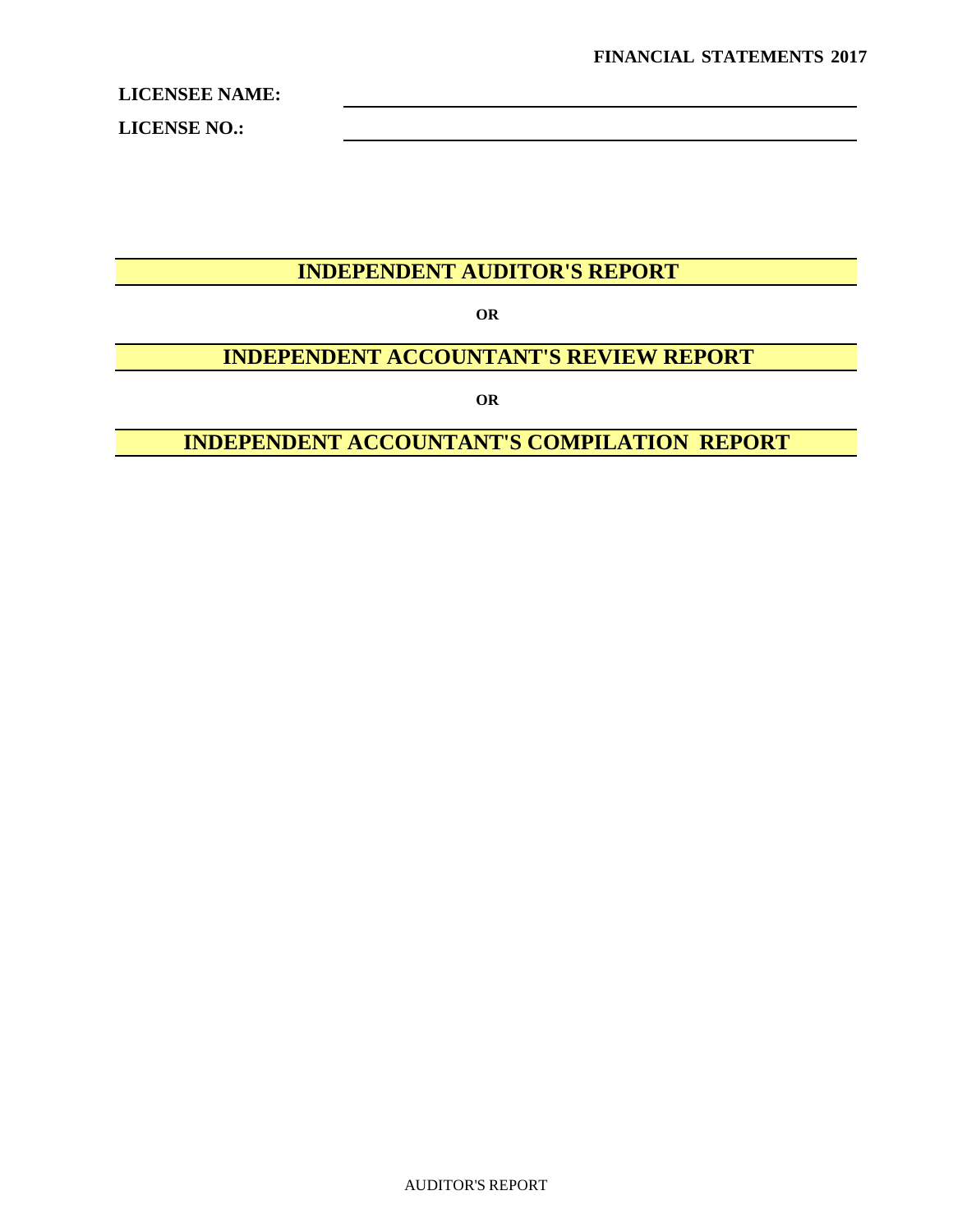**LICENSEE NAME: LICENSE NO.:**

#### **PLEASE LIST ALL PRINCIPALS - ATTACH ADDITIONAL PAGES AS NECESSARY**

# **PRINCIPALS**

|                             | PRINCIPAL #1 | PRINCIPAL #2 |
|-----------------------------|--------------|--------------|
| Name (include maiden        |              |              |
| name where applicable)      |              |              |
| Home Address(es)            |              |              |
|                             |              |              |
|                             |              |              |
|                             |              |              |
|                             |              |              |
| Home Telephone No.          |              |              |
| Fax No.                     |              |              |
| Cellular No.                |              |              |
| Date of Birth               |              |              |
| Social Security No.         |              |              |
| <b>Business Address(es)</b> |              |              |
|                             |              |              |
|                             |              |              |
| Business Telephone No.      |              |              |
| Email address               |              |              |
| Title(s)                    |              |              |
| From (date)                 |              |              |
| To (date)                   |              |              |
| % of Ownership              |              |              |
| Number of Shares            |              |              |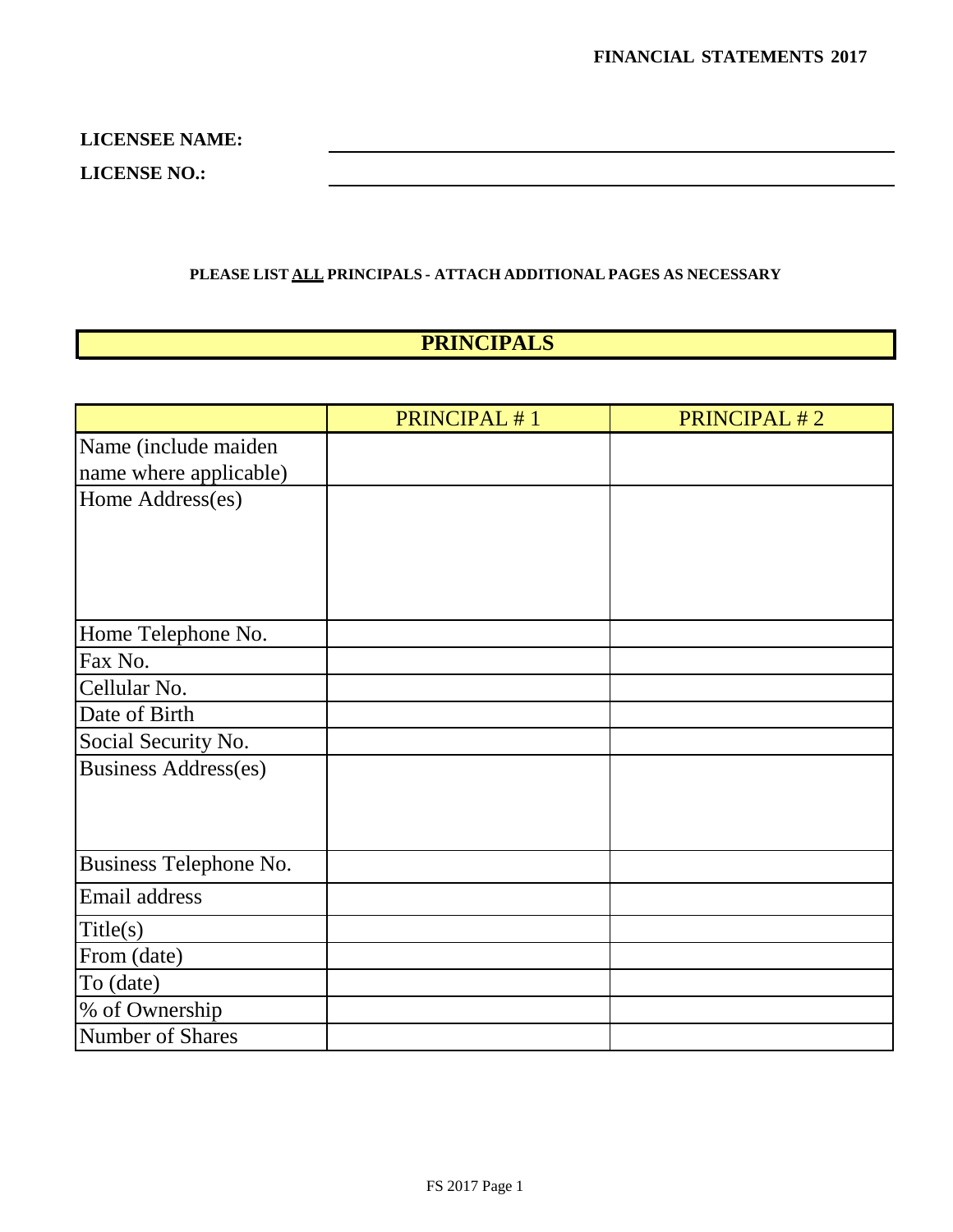**LICENSEE NAME: LICENSE NO.:**

**PLEASE LIST ALL PRINCIPALS - ATTACH ADDITIONAL PAGES AS NECESSARY**

# **PRINCIPALS (continued)**

|                             | PRINCIPAL #3 | <b>PRINCIPAL #4</b> |
|-----------------------------|--------------|---------------------|
| Name (include maiden        |              |                     |
| name where applicable)      |              |                     |
| Home Address(es)            |              |                     |
|                             |              |                     |
|                             |              |                     |
|                             |              |                     |
|                             |              |                     |
| Home Telephone No.          |              |                     |
| Fax No.                     |              |                     |
| Cellular No.                |              |                     |
| Date of Birth               |              |                     |
| Social Security No.         |              |                     |
| <b>Business Address(es)</b> |              |                     |
|                             |              |                     |
|                             |              |                     |
|                             |              |                     |
| Business Telephone No.      |              |                     |
| Email address               |              |                     |
| Title(s)                    |              |                     |
| From (date)                 |              |                     |
| To (date)                   |              |                     |
| % of Ownership              |              |                     |
| Number of Shares            |              |                     |

#### **PLEASE ATTACH ADDITIONAL PAGES AS NECESSARY**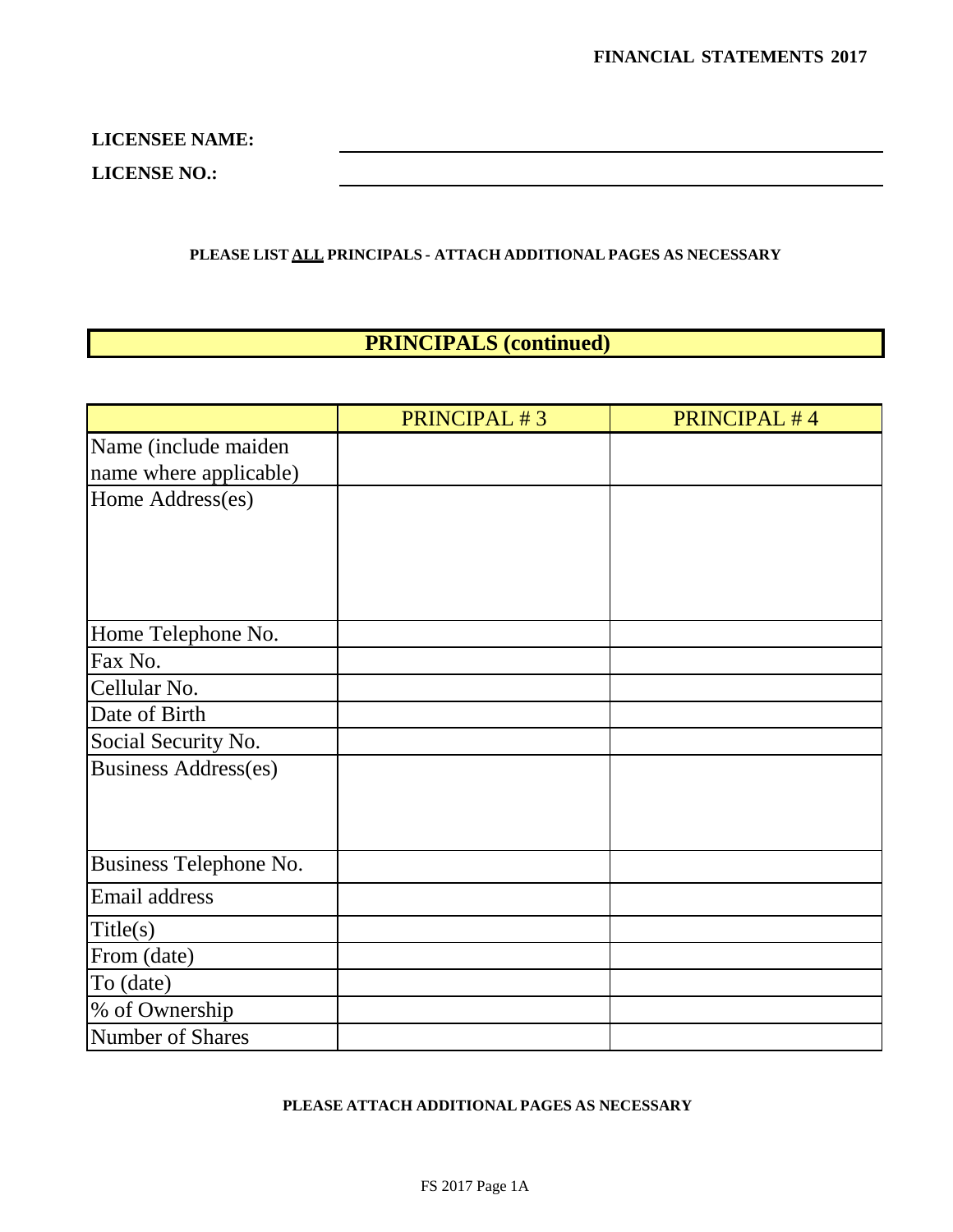**LICENSE NO.:**

#### **PLEASE ATTACH ADDITIONAL PAGES AS NECESSARY**

|                                                                                                                                                          | <b>AFFILIATED ENTITIES</b> |                 |                 |                 |
|----------------------------------------------------------------------------------------------------------------------------------------------------------|----------------------------|-----------------|-----------------|-----------------|
|                                                                                                                                                          | <b>ENTITY 1</b>            | <b>ENTITY 2</b> | <b>ENTITY 3</b> | <b>ENTITY 4</b> |
| <b>Name of Affiliated Entity</b>                                                                                                                         |                            |                 |                 |                 |
| Principal(s) of Affiliated Entity (ALL)                                                                                                                  |                            |                 |                 |                 |
|                                                                                                                                                          |                            |                 |                 |                 |
| Address(es)                                                                                                                                              |                            |                 |                 |                 |
|                                                                                                                                                          |                            |                 |                 |                 |
|                                                                                                                                                          |                            |                 |                 |                 |
| Telephone No.                                                                                                                                            |                            |                 |                 |                 |
| Fax No.                                                                                                                                                  |                            |                 |                 |                 |
| <b>Email Address of Affiliated Entity or Web Address</b>                                                                                                 |                            |                 |                 |                 |
| Licensee - % Ownership in Affiliated Entity                                                                                                              |                            |                 |                 |                 |
| <b>Number of Shares Owned in Affiliated Entity</b>                                                                                                       |                            |                 |                 |                 |
| Licensee Principal / Officer - % Ownership in Affiliated Entity                                                                                          |                            |                 |                 |                 |
| <b>Number of Shares Owned in Affiliated Entity</b>                                                                                                       |                            |                 |                 |                 |
| <b>Business Industry</b>                                                                                                                                 |                            |                 |                 |                 |
| Type of Organization (C-Corporation, S-Corporation, Limited Liability Corporation,<br>Partnership, Limited Liability Partnership, Sole Proprietor, etc.) |                            |                 |                 |                 |

**Please Explain How Each Entity is Affiliated with Licensee and/or Licensee's Principal(s):**

**PLEASE ATTACH ADDITIONAL PAGES AS NECESSARY**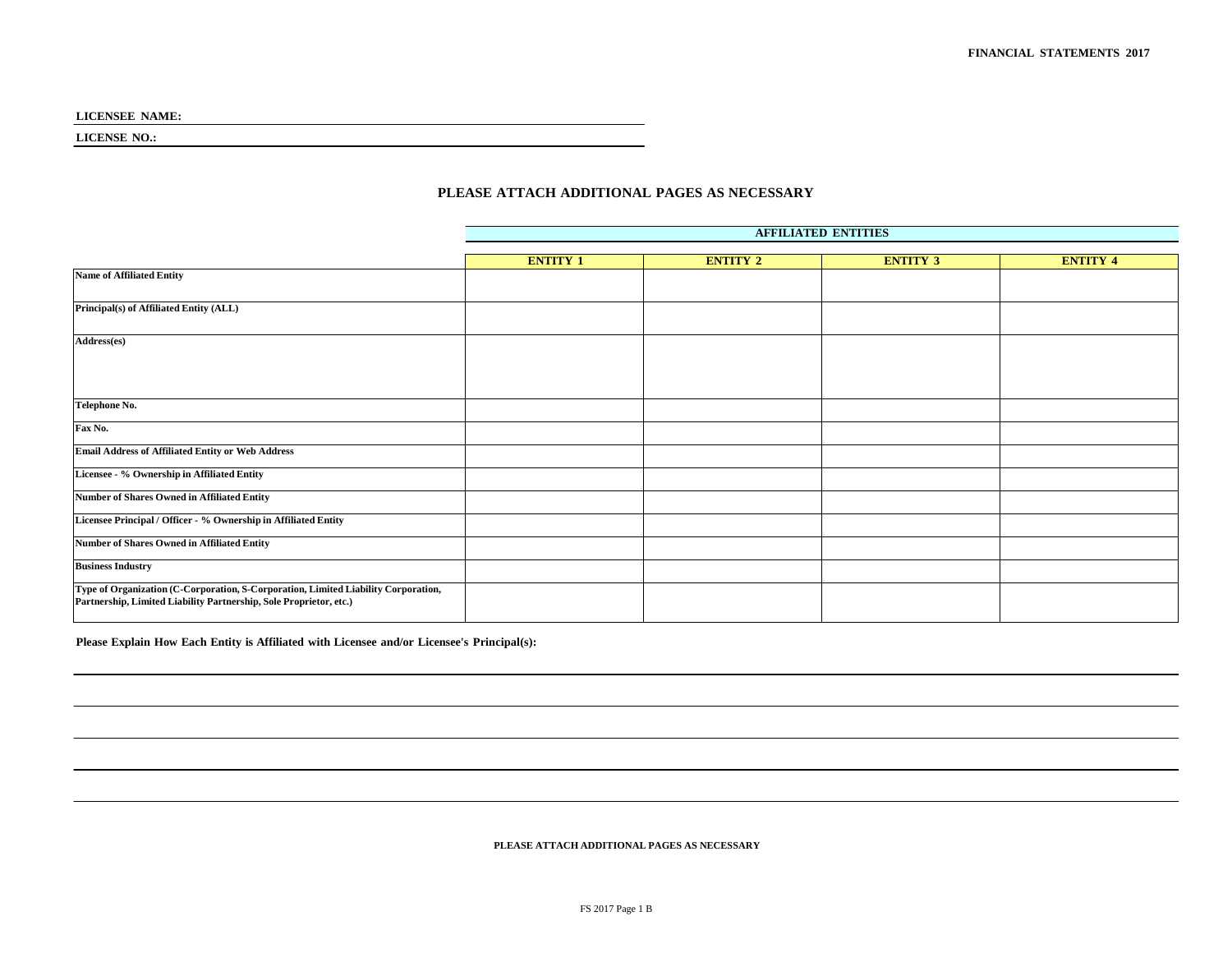| <b>BALANCE SHEET</b>                           |      |      |                          |
|------------------------------------------------|------|------|--------------------------|
| <b>ASSETS &amp; OTHER DEBITS</b>               |      |      |                          |
| <b>TITLES OF ACCOUNTS</b>                      | 2017 | 2016 | Increase /<br>(Decrease) |
| <b>CURRENT ASSETS:</b>                         |      |      |                          |
| Cash and Cash Equivalents                      |      |      |                          |
| Accounts Receivable - Trade                    |      |      |                          |
| Accounts Receivable - Other                    |      |      |                          |
| Prepaid Expenses                               |      |      |                          |
| Interest and Dividends Receivable              |      |      |                          |
| Deferred Taxes                                 |      |      |                          |
| <b>Other Current Assets</b>                    |      |      |                          |
| <b>Total Currents Assets</b>                   |      |      |                          |
|                                                |      |      |                          |
| <b>FIXED ASSETS:</b>                           |      |      |                          |
| Fixed Assets - Net of Accumulated Depreciation |      |      |                          |
| <b>Total Fixed Assets</b>                      |      |      |                          |
|                                                |      |      |                          |
| Goodwill                                       |      |      |                          |
| Other Intangible Assets                        |      |      |                          |
|                                                |      |      |                          |
| <b>OTHER ASSETS:</b>                           |      |      |                          |
| Long-term Investments                          |      |      |                          |
| Notes/ Loans Receivable: Affiliated Co.        |      |      |                          |
| Notes/Loans Receivable: Shareholder/Principal  |      |      |                          |
| Notes/Loans Receivable: Non-affiliated Co.     |      |      |                          |
| <b>Total Other Assets</b>                      |      |      |                          |
|                                                |      |      |                          |
|                                                |      |      |                          |
| <b>TOTAL ASSETS</b>                            |      |      |                          |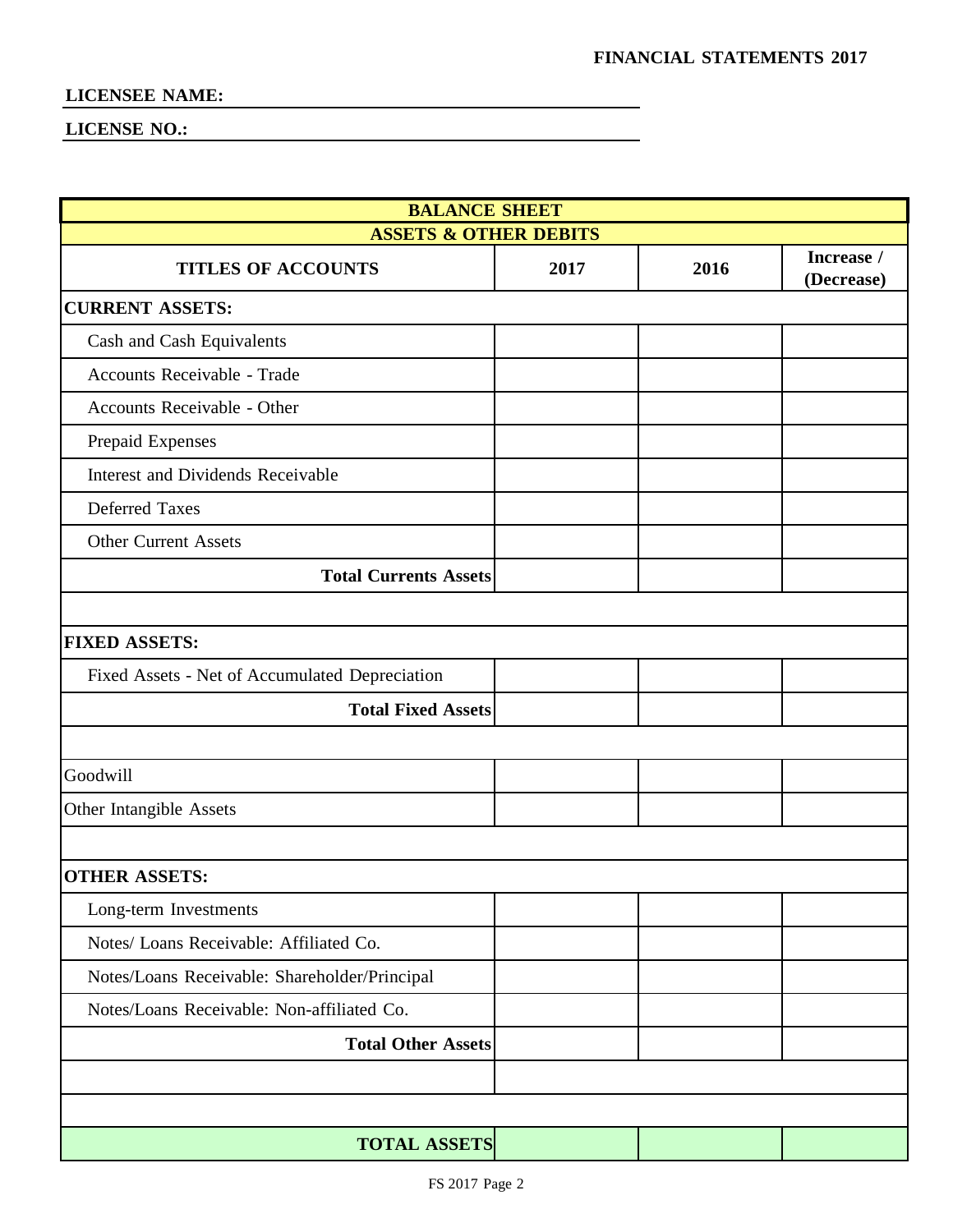| <b>BALANCE SHEET</b>                                    |                                                |      |                       |
|---------------------------------------------------------|------------------------------------------------|------|-----------------------|
| <b>TITLES OF ACCOUNTS</b>                               | <b>LIABILITIES &amp; OTHER CREDITS</b><br>2017 | 2016 | Increase / (Decrease) |
| <b>CURRENT LIABILITIES:</b>                             |                                                |      |                       |
| Accounts Payable - Trade                                |                                                |      |                       |
| Accounts Payable - Other                                |                                                |      |                       |
| <b>Accrued Interest</b>                                 |                                                |      |                       |
| Current Portion of Notes/Loans Payable - Affiliated Co. |                                                |      |                       |
| Current Portion of Notes/Loans Payable -                |                                                |      |                       |
| Current Portion of Notes/Loans Payable - Other          |                                                |      |                       |
| Income Taxes Payable                                    |                                                |      |                       |
| <b>Deferred Taxes</b>                                   |                                                |      |                       |
| Other Current Liabilities                               |                                                |      |                       |
|                                                         |                                                |      |                       |
| <b>Total Current Liabilities</b>                        |                                                |      |                       |
|                                                         |                                                |      |                       |
| <b>LONG TERM LIABILITIES:</b>                           |                                                |      |                       |
| Notes/Loans Payable - Affiliated Co.                    |                                                |      |                       |
| Notes/Loans Payable - Shareholder/Principal             |                                                |      |                       |
| Notes/Loans Payable - Other                             |                                                |      |                       |
| Other Long-term Liabilities                             |                                                |      |                       |
|                                                         |                                                |      |                       |
| <b>Total Long Term Liabilities</b>                      |                                                |      |                       |
|                                                         |                                                |      |                       |
| <b>TOTAL LIABILITIES</b>                                |                                                |      |                       |
|                                                         |                                                |      |                       |
| <b>SHAREHOLDER'S EQUITY:</b>                            |                                                |      |                       |
| Common Stock                                            |                                                |      |                       |
| Preferred Stock                                         |                                                |      |                       |
| Additional Paid-In Capital                              |                                                |      |                       |
| Retained Earnings (Deficit)                             |                                                |      |                       |
| <b>Treasury Stock</b>                                   |                                                |      |                       |
|                                                         |                                                |      |                       |
| TOTAL SHAREHOLDER'S EQUITY                              |                                                |      |                       |
|                                                         |                                                |      |                       |
| TOTAL LIABILITIES & SHAREHOLDER'S EQUITY                |                                                |      |                       |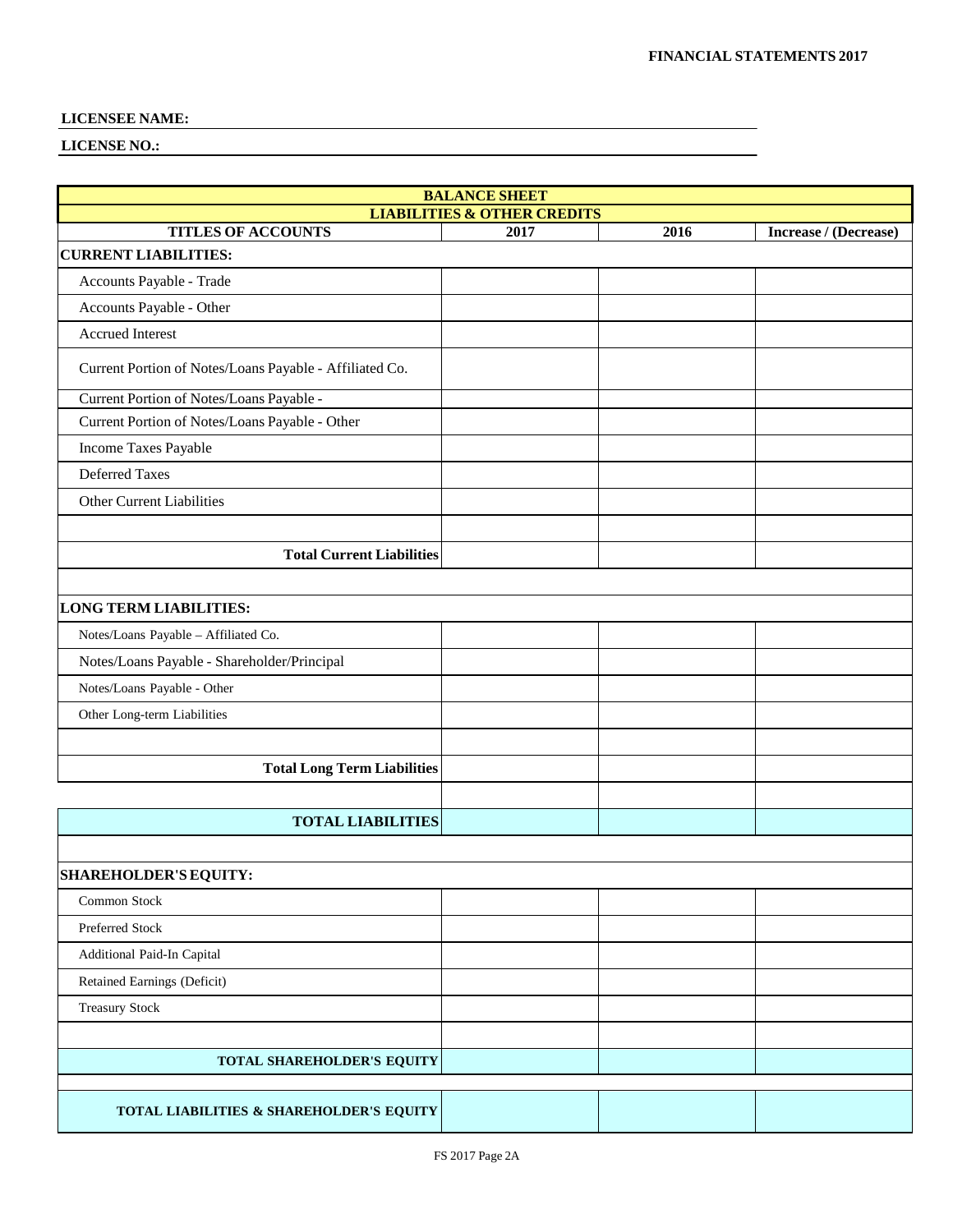| <b>COMPARATIVE INCOME STATEMENT</b>                   |      |      |                          |
|-------------------------------------------------------|------|------|--------------------------|
| <b>TITLES OF ACCOUNTS</b>                             | 2017 | 2016 | Increase /<br>(Decrease) |
| <b>OPERATING REVENUE:</b>                             |      |      |                          |
| Putrescible Waste - Cubic Yards                       |      |      |                          |
| Putrescible Waste - Tons                              |      |      |                          |
| <b>Construction &amp; Demolition Debris</b>           |      |      |                          |
| Regulated Medical & Sharp Material Waste              |      |      |                          |
| Used Cooking Oil (Yellow Grease)                      |      |      |                          |
| Grease Trap Waste (Brown Grease)                      |      |      |                          |
| Shredded Paper                                        |      |      |                          |
| Paper / Cardboard                                     |      |      |                          |
| Compost                                               |      |      |                          |
| Other operating revenue (please specify):             |      |      |                          |
|                                                       |      |      |                          |
| <b>Total Operating Revenue (Page 8)</b>               |      |      |                          |
| <b>LESS: Operating Expenses (totals from Page 5A)</b> |      |      |                          |
| <b>GROSS PROFIT</b>                                   |      |      |                          |
|                                                       |      |      |                          |
| <b>GENERAL &amp; ADMINISTRATIVE EXPENSES:</b>         |      |      |                          |
| General Operating Expenses (from Page 6)              |      |      |                          |
| Administrative Expenses (from Page 6A)                |      |      |                          |
| <b>Depreciation Expense</b>                           |      |      |                          |
| <b>Amortization Expense</b>                           |      |      |                          |
| <b>Interest Expense</b>                               |      |      |                          |
| Taxes Other than Income & Payroll                     |      |      |                          |
|                                                       |      |      |                          |
| <b>Total General &amp; Administrative Expenses</b>    |      |      |                          |
| <b>INCOME FROM OPERATIONS</b>                         |      |      |                          |
|                                                       |      |      |                          |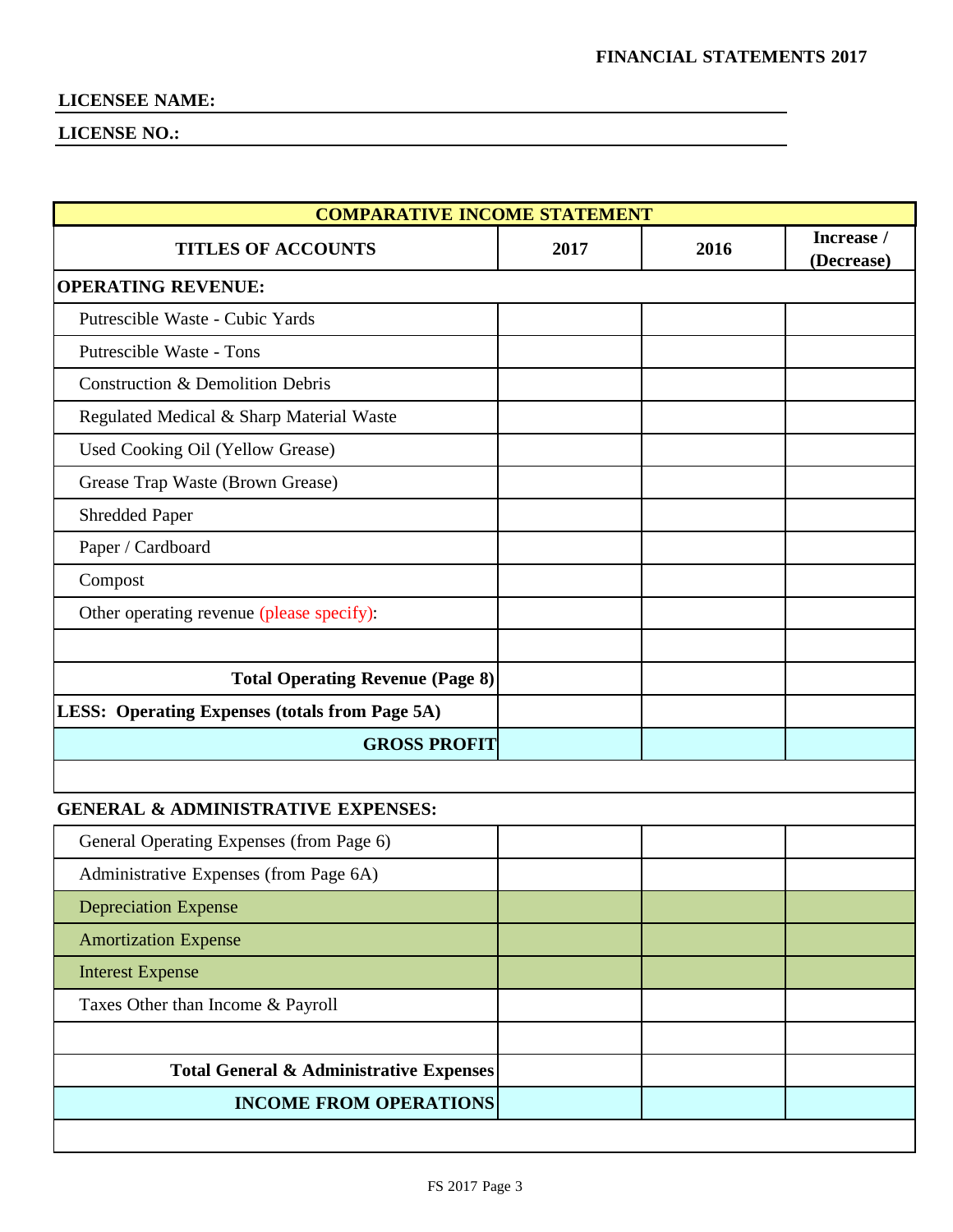| <b>COMPARATIVE INCOME STATEMENT (CONTINUED)</b>     |      |      |                          |
|-----------------------------------------------------|------|------|--------------------------|
| <b>TITLES OF ACCOUNTS</b>                           | 2017 | 2016 | Increase /<br>(Decrease) |
| <b>OTHER INCOME:</b>                                |      |      |                          |
| Net Income from Recycling (Other)                   |      |      |                          |
| Net Income from Bio-Diesel Fuel                     |      |      |                          |
| Net Income from Scrap Metal                         |      |      |                          |
| Net Income from Transfer Station                    |      |      |                          |
| Net Income from Property Leased to Others           |      |      |                          |
| Net Income from Investments                         |      |      |                          |
| Sale/Disposal of Fixed Assets                       |      |      |                          |
| Net Miscellaneous Income (please specify)           |      |      |                          |
|                                                     |      |      |                          |
|                                                     |      |      |                          |
| <b>Total Other Income (Page 8A)</b>                 |      |      |                          |
|                                                     |      |      |                          |
| <b>Net Income (Loss) Before Income Taxes</b>        |      |      |                          |
|                                                     |      |      |                          |
| <b>Income Taxes</b>                                 |      |      |                          |
| <b>Net Income (Loss) Before Extraordinary Items</b> |      |      |                          |
|                                                     |      |      |                          |
| <b>Extraordinary Items</b>                          |      |      |                          |
| <b>NET INCOME (LOSS)</b>                            |      |      |                          |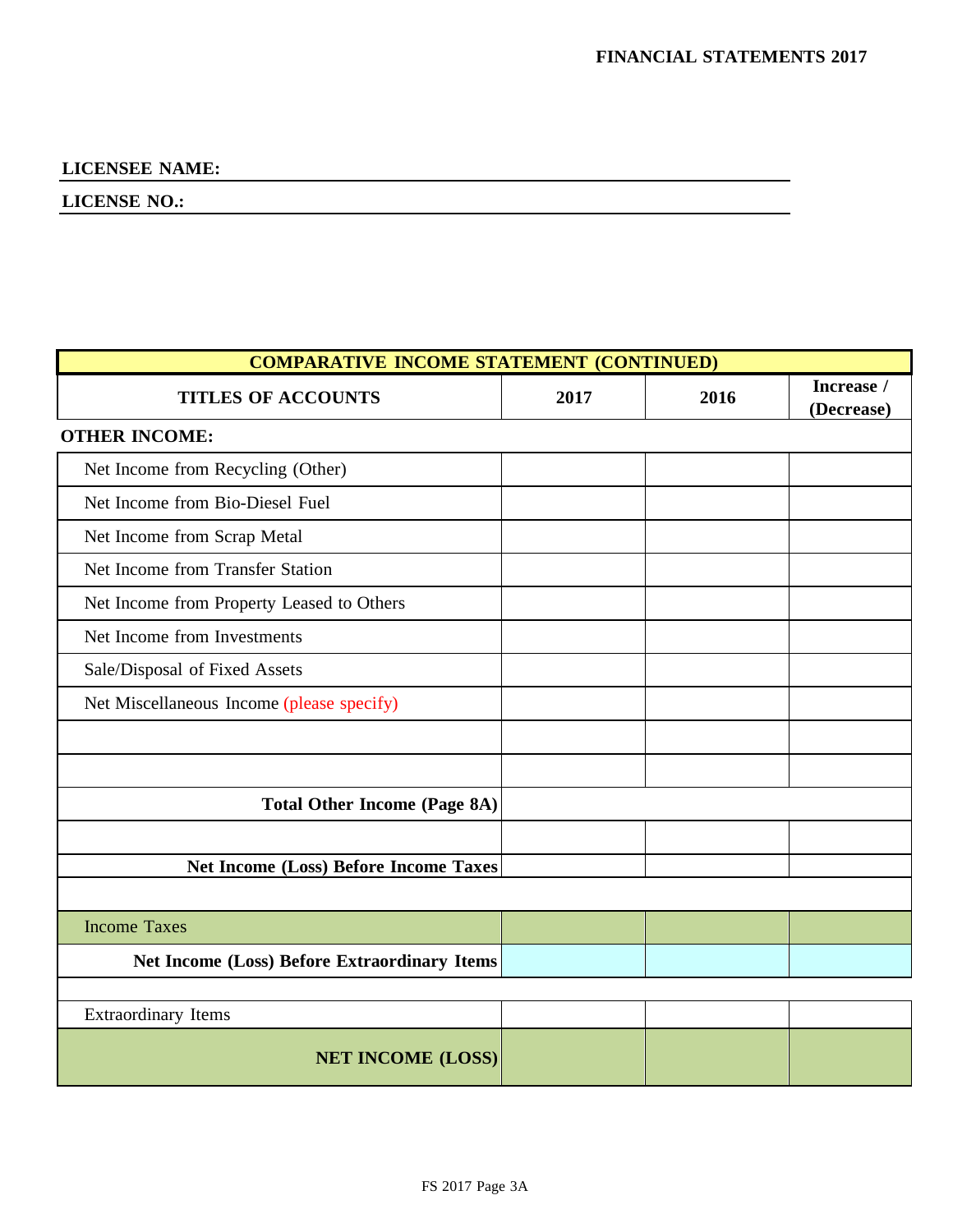| <b>COMPARATIVE STATEMENT OF CASH FLOWS</b>              |      |      |
|---------------------------------------------------------|------|------|
| <b>TITLES OF ACCOUNTS</b>                               | 2017 | 2016 |
| <b>Cash Flows from Operating Activities:</b>            |      |      |
| <b>Net Income (Loss)</b>                                |      |      |
| Adjustments to reconcile net income to net cash         |      |      |
| provided(used) by operating activities:                 |      |      |
| Depreciation                                            |      |      |
| Amortization                                            |      |      |
| Deferred Income Taxes                                   |      |      |
| Other (Income) and Expenses                             |      |      |
| Gain on Sale of Business(es)                            |      |      |
| Gain on Sale of Fixed Assets                            |      |      |
| Loss on Disposal of Fixed Assets                        |      |      |
| Other, Net                                              |      |      |
|                                                         |      |      |
|                                                         |      |      |
| <b>Changes in assets and liabilities:</b>               |      |      |
| Decrease (Increase) in Trade Receivables                |      |      |
| Decrease (Increase) in Other Receivables                |      |      |
| Decrease (Increase) in Prepaid Expenses                 |      |      |
| Decrease (Increase) in Interest and Dividend Receivable |      |      |
| Decrease (Increase) in Miscellaneous Current Assets     |      |      |
| Increase (Decrease) in Trade Payables                   |      |      |
| Increase (Decrease) in Other Assets                     |      |      |
|                                                         |      |      |
| <b>Net Cash Provided (Used) by Operating Activities</b> |      |      |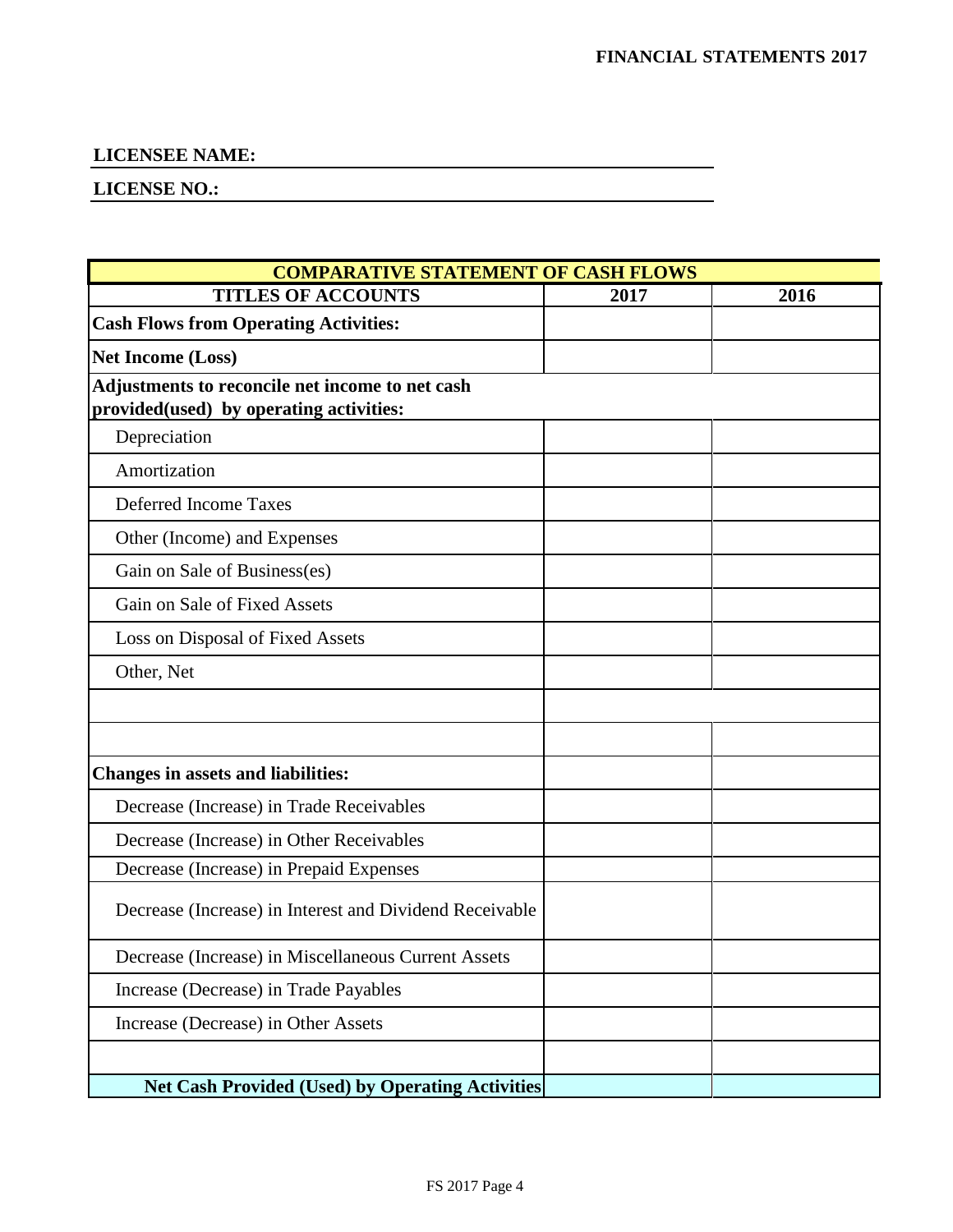### **LICENSE NO.:**

| <b>COMPARATIVE STATEMENT OF CASH FLOWS (CONTINUED)</b>  |      |      |  |
|---------------------------------------------------------|------|------|--|
| <b>TITLES OF ACCOUNTS</b>                               | 2017 | 2016 |  |
| <b>Cash Flows from Investing Activities:</b>            |      |      |  |
| <b>Net Income (Loss)</b>                                |      |      |  |
| <b>Acquisition of Fixed Assets</b>                      |      |      |  |
| Proceeds from Sale of Fixed Assets                      |      |      |  |
| <b>Purchase of Short-term Investments</b>               |      |      |  |
| Proceeds from Maturity of Short-term Investments        |      |      |  |
| Other Investing Activities (please specify)             |      |      |  |
| <b>Net Cash Provided (Used) by Investing Activities</b> |      |      |  |
| <b>Cash Flows from Financing Activities:</b>            |      |      |  |
| Short-term Borrowings, net                              |      |      |  |
| Long-term Borrowings, net                               |      |      |  |
| Proceeds from Line of Credit                            |      |      |  |
| Payment from Line of Credit                             |      |      |  |
| Principal Payments on Long-term Debt                    |      |      |  |
| <b>Dividend Payments</b>                                |      |      |  |
| <b>Other Financing Activities</b>                       |      |      |  |
|                                                         |      |      |  |
| <b>Net Cash Provided (Used) by Financing Activities</b> |      |      |  |
|                                                         |      |      |  |
| Net Increase (Decrease) in Cash and Cash Equivalents    |      |      |  |
| Cash and Cash Equivalents at Beginning of Year          |      |      |  |
| Cash and Cash Equivalents at End of Year*               |      |      |  |

**\* Must agree to the Cash and Cash Equivalents amount on Page 2**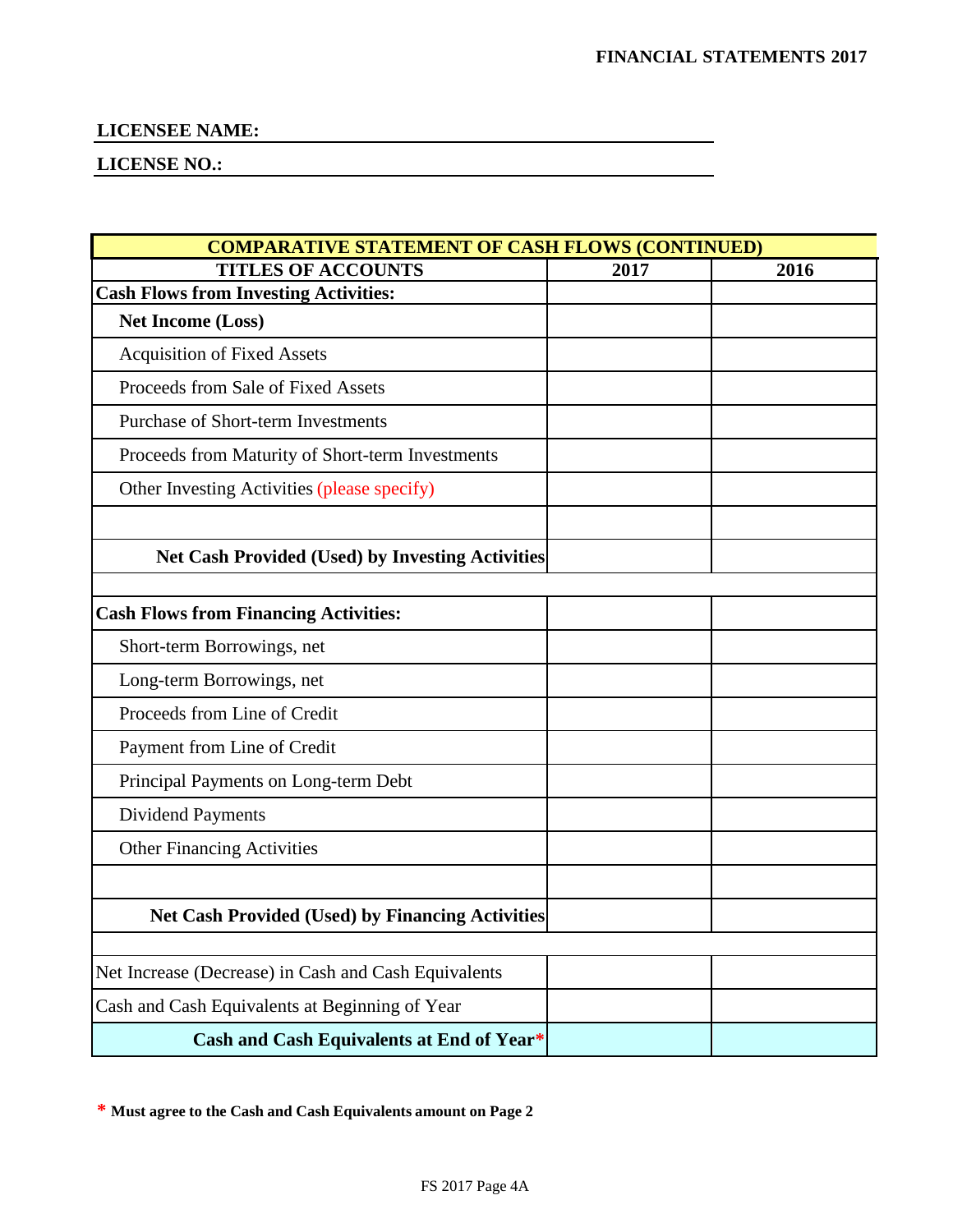| <b>OPERATING EXPENSES</b>             |      |      |            |
|---------------------------------------|------|------|------------|
| <b>TITLES OF ACCOUNTS</b>             | 2017 | 2016 | Increase / |
| <b>Payroll Costs:</b>                 |      |      | (Decrease) |
|                                       |      |      |            |
| Drivers and Helpers                   |      |      |            |
| <b>Union Benefits</b>                 |      |      |            |
| Mechanic's Salaries                   |      |      |            |
| Dispatchers                           |      |      |            |
| Garage Employees                      |      |      |            |
| Payroll Taxes                         |      |      |            |
| Workers' Compensation Insurance       |      |      |            |
| Disability Insurance                  |      |      |            |
| Other Payroll Costs (please specify)  |      |      |            |
|                                       |      |      |            |
| <b>Total Payroll Costs</b>            |      |      |            |
|                                       |      |      |            |
| <b>Truck Expenses:</b>                |      |      |            |
| Gas                                   |      |      |            |
| Tolls                                 |      |      |            |
| Depreciation                          |      |      |            |
| Repairs & Maintenance                 |      |      |            |
| Insurance                             |      |      |            |
| <b>License Fees</b>                   |      |      |            |
| Leasing Expense                       |      |      |            |
| Other Truck Expenses (please specify) |      |      |            |
|                                       |      |      |            |
| <b>Total Truck Expenses</b>           |      |      |            |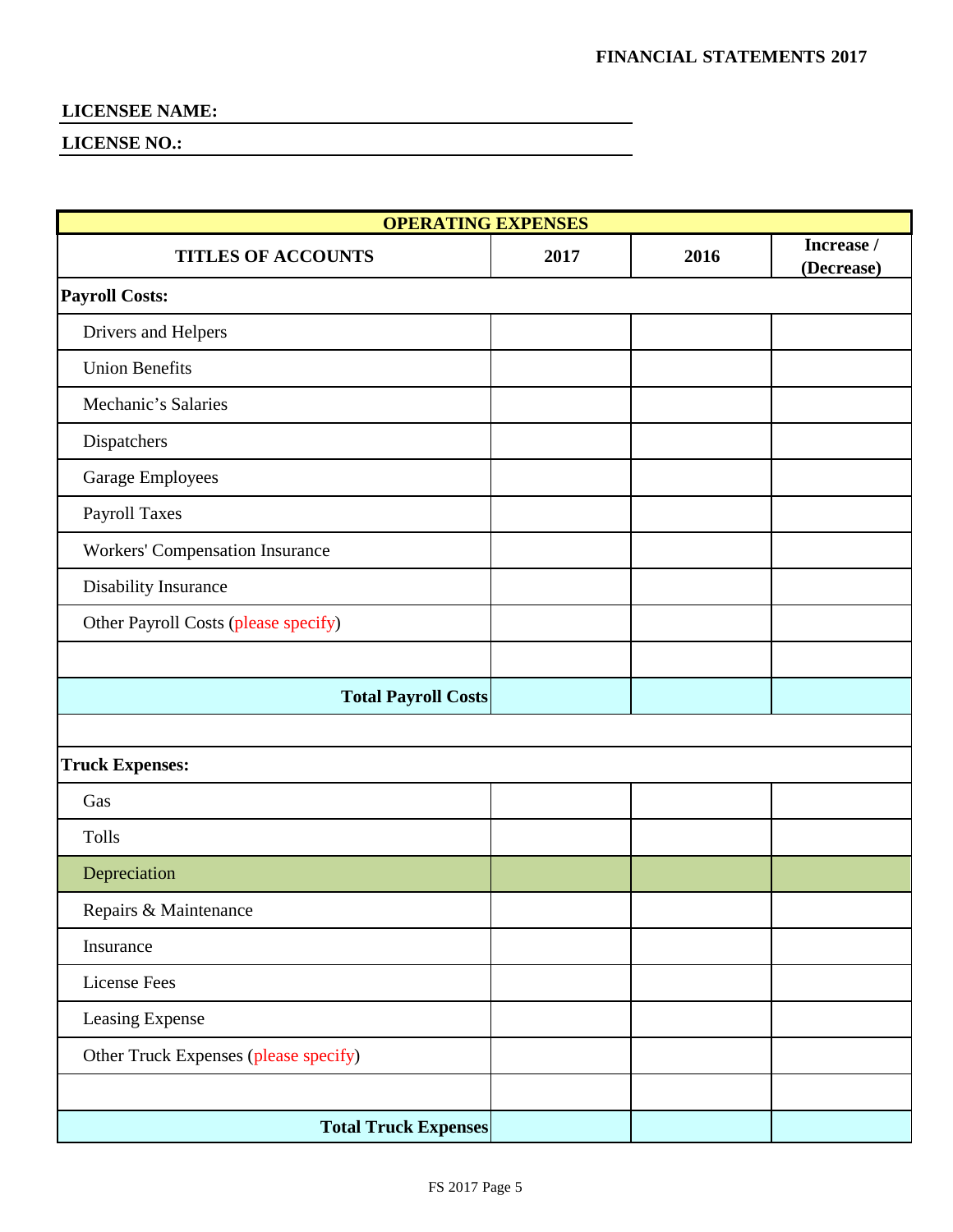#### **LICENSE NO.:**

| <b>OPERATING EXPENSES</b>                      |      |      |                          |
|------------------------------------------------|------|------|--------------------------|
| <b>TITLES OF ACCOUNTS</b>                      | 2017 | 2016 | Increase /<br>(Decrease) |
| <b>Other Operating Expenses:</b>               |      |      |                          |
| Garage / Yard Rental                           |      |      |                          |
| Repairs & Maintenance (non-truck)              |      |      |                          |
| Insurance                                      |      |      |                          |
| Utilities & Telephone                          |      |      |                          |
| <b>Container Expense</b>                       |      |      |                          |
| Drum Expense                                   |      |      |                          |
| Service Vehicles - Expense                     |      |      |                          |
| Radio Equipment - Expense                      |      |      |                          |
| Disposal Expense - Putrescibles                |      |      |                          |
| Disposal Expense - C&D                         |      |      |                          |
| Disposal Expense - Other                       |      |      |                          |
| Outside Labor (please attach all 1099s issued) |      |      |                          |
| <b>Subcontracting Expense</b>                  |      |      |                          |
| Other (please specify)                         |      |      |                          |
|                                                |      |      |                          |
| <b>Total Other Operating Expenses</b>          |      |      |                          |
|                                                |      |      |                          |
| <b>Total Operating Expenses*</b>               |      |      |                          |

**\* Must agree to the Operating Expenses totals on Page 3**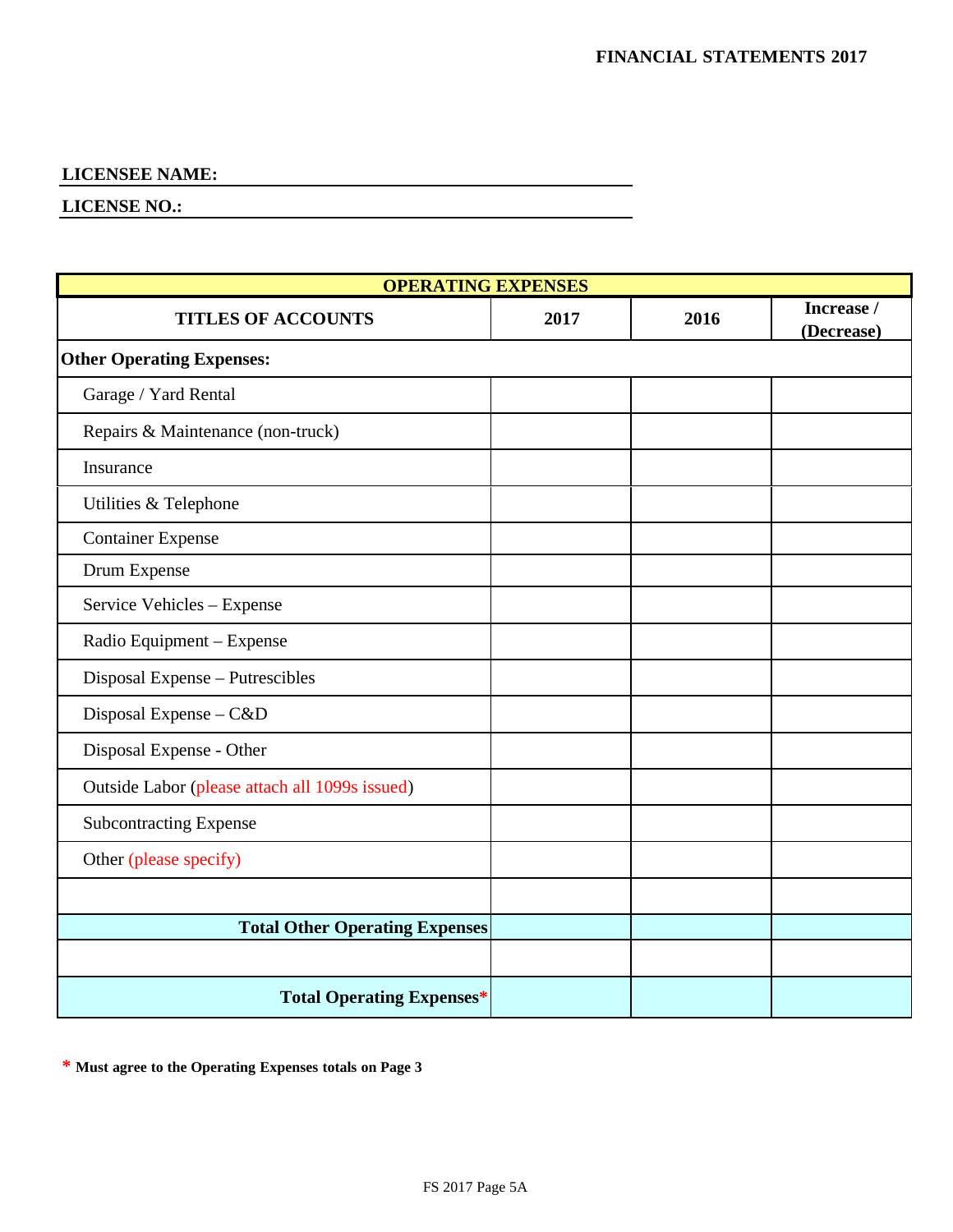**LICENSE NO.:**

| <b>GENERAL OPERATING &amp; ADMINISTRATIVE EXPENSES</b> |      |      |                          |  |  |  |  |  |
|--------------------------------------------------------|------|------|--------------------------|--|--|--|--|--|
| <b>TITLES OF ACCOUNTS</b>                              | 2017 | 2016 | Increase /<br>(Decrease) |  |  |  |  |  |
| <b>General Operating Expenses:</b>                     |      |      |                          |  |  |  |  |  |
| Light, Heat, Power & Water                             |      |      |                          |  |  |  |  |  |
| <b>Telephone Expenses</b>                              |      |      |                          |  |  |  |  |  |
| Repairs, Structures & Improvements                     |      |      |                          |  |  |  |  |  |
| General Maintenance Expense                            |      |      |                          |  |  |  |  |  |
| <b>Travel and Entertainment</b>                        |      |      |                          |  |  |  |  |  |
| Professional Fees                                      |      |      |                          |  |  |  |  |  |
| <b>Consultant Fees</b>                                 |      |      |                          |  |  |  |  |  |
| <b>Bad Debt Expense</b>                                |      |      |                          |  |  |  |  |  |
| Franchise Income & Business Taxes                      |      |      |                          |  |  |  |  |  |
| <b>Sales Tax Expense</b>                               |      |      |                          |  |  |  |  |  |
| <b>Other Taxes</b>                                     |      |      |                          |  |  |  |  |  |
| Advertising and Promotion                              |      |      |                          |  |  |  |  |  |
| Other General Operating Expenses (please specify)      |      |      |                          |  |  |  |  |  |
|                                                        |      |      |                          |  |  |  |  |  |
|                                                        |      |      |                          |  |  |  |  |  |
| <b>Total General Operating Expenses *</b>              |      |      |                          |  |  |  |  |  |

\*Must agree to the General Operating Expenses totals on Page 3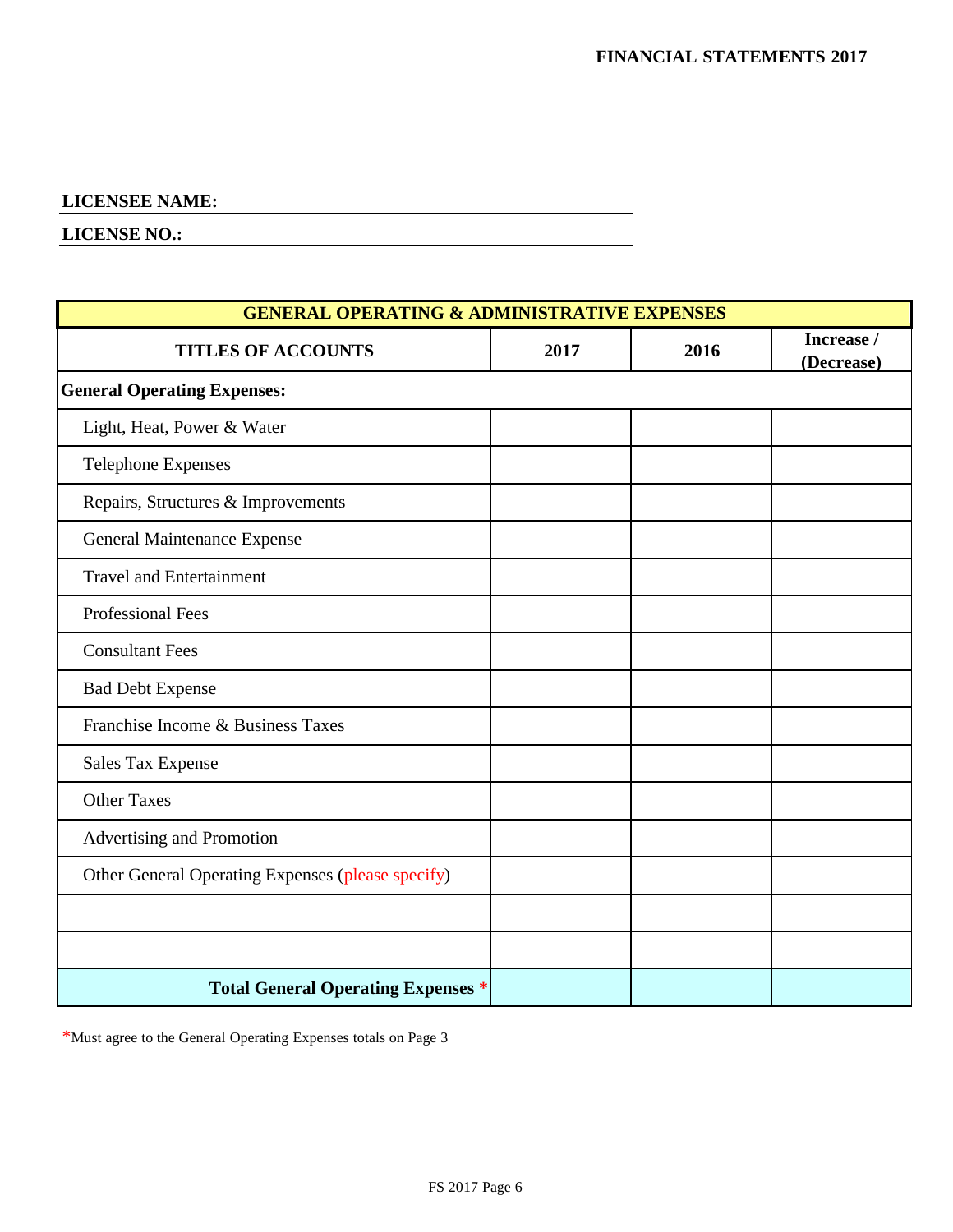**LICENSE NO.:**

| <b>GENERAL OPERATING &amp; ADMINISTRATIVE EXPENSES</b>       |      |      |                          |  |  |  |  |  |  |
|--------------------------------------------------------------|------|------|--------------------------|--|--|--|--|--|--|
| <b>TITLES OF ACCOUNTS</b>                                    | 2017 | 2016 | Increase /<br>(Decrease) |  |  |  |  |  |  |
| <b>Administrative Expenses:</b>                              |      |      |                          |  |  |  |  |  |  |
| Salaries - Officers                                          |      |      |                          |  |  |  |  |  |  |
| Salaries - Employees                                         |      |      |                          |  |  |  |  |  |  |
| Postage & Supplies                                           |      |      |                          |  |  |  |  |  |  |
| <b>Other Regulatory Expenses</b>                             |      |      |                          |  |  |  |  |  |  |
| Dues & Subscriptions                                         |      |      |                          |  |  |  |  |  |  |
| <b>Office Rental</b>                                         |      |      |                          |  |  |  |  |  |  |
| Rentals – Structures & Improvements                          |      |      |                          |  |  |  |  |  |  |
| Payroll Taxes and Fringe Benefits                            |      |      |                          |  |  |  |  |  |  |
| Office Insurance                                             |      |      |                          |  |  |  |  |  |  |
| <b>Officer Life Insurance</b>                                |      |      |                          |  |  |  |  |  |  |
| <b>Bank Charges</b>                                          |      |      |                          |  |  |  |  |  |  |
| Profit Sharing Plan                                          |      |      |                          |  |  |  |  |  |  |
| <b>Charitable Contributions</b>                              |      |      |                          |  |  |  |  |  |  |
| <b>Fines and Penalties</b>                                   |      |      |                          |  |  |  |  |  |  |
| Other Administrative Expenses (please specify)               |      |      |                          |  |  |  |  |  |  |
|                                                              |      |      |                          |  |  |  |  |  |  |
| <b>Total Administrative Expenses*</b>                        |      |      |                          |  |  |  |  |  |  |
|                                                              |      |      |                          |  |  |  |  |  |  |
| <b>Total General Operating &amp; Administrative Expenses</b> |      |      |                          |  |  |  |  |  |  |

**\*Must agree to the Administrative Expenses totals on Page 3**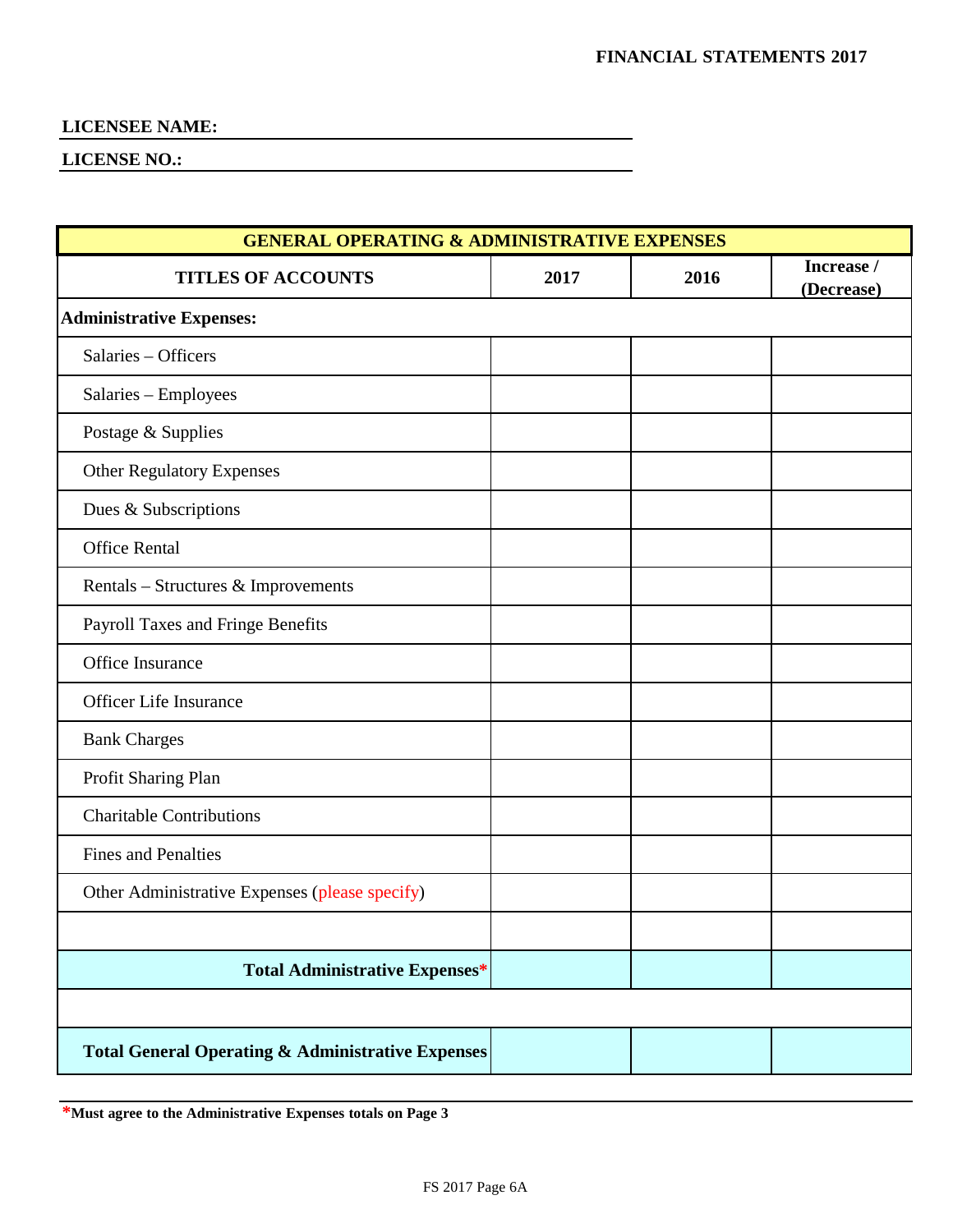**FINANCIAL STATEMENTS 2017**

**LICENSEE NAME: LICENSE NO.:**

**NOTES TO FINANCIAL STATEMENTS**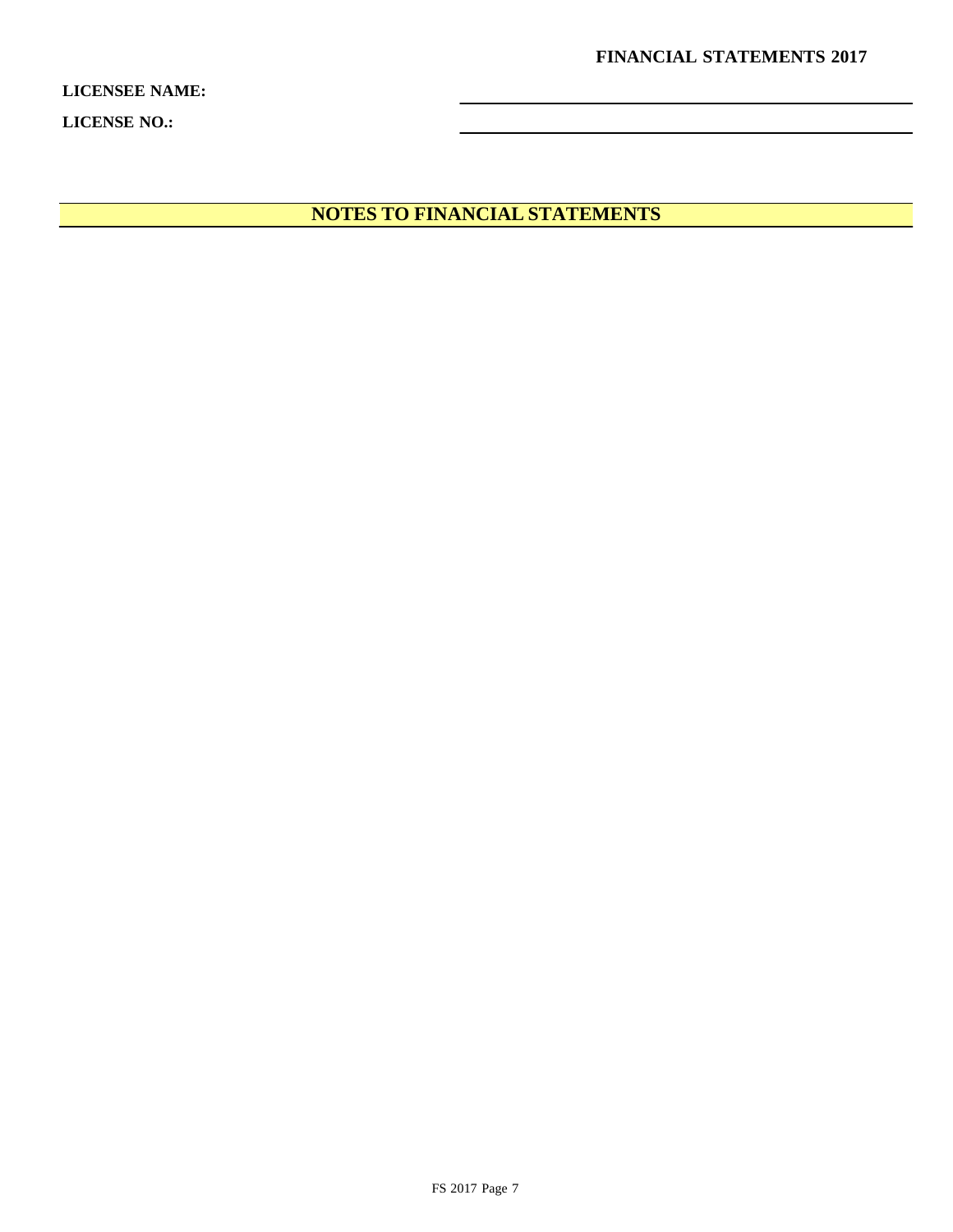| <b>LICENSEE NAME:</b> |  |
|-----------------------|--|
|                       |  |

**LICENSE NO.:**

#### **REVENUE ANALYSIS OPERATING REVENUE**

|                                                          | Putrescibles<br>(Cubic Yards) | Putrescibles<br>(Tons) | Construction<br>& Demolition<br><b>Debris</b> | ncguiateu<br>Medical $\&$<br><b>Sharp</b><br><b>Material</b> | <b>Used Cooking</b><br>Oil - Yellow<br><b>Grease</b><br>(Gallons) | <b>Grease Trap</b><br>Waste - Brown<br><b>Grease</b><br>(Gallons) | <b>Shredded</b><br>Paper | Paper/<br>Cardboard | Compost | Other<br>operating<br>revenue: | <b>TOTAL</b> |
|----------------------------------------------------------|-------------------------------|------------------------|-----------------------------------------------|--------------------------------------------------------------|-------------------------------------------------------------------|-------------------------------------------------------------------|--------------------------|---------------------|---------|--------------------------------|--------------|
| $Rec$ <b>Revenue (\$)</b> - NYC                          |                               |                        |                                               |                                                              |                                                                   |                                                                   |                          |                     |         |                                |              |
| Revenue (\$) - Other than NYC<br><b>Revenue</b>          |                               |                        |                                               |                                                              |                                                                   |                                                                   |                          |                     |         |                                |              |
| <b>TOTAL OPERATING REVENUE *</b>                         |                               |                        |                                               |                                                              |                                                                   |                                                                   |                          |                     |         |                                |              |
|                                                          |                               |                        |                                               |                                                              |                                                                   |                                                                   |                          |                     |         |                                |              |
| Number of Customers - NYC                                |                               |                        |                                               |                                                              |                                                                   |                                                                   |                          |                     |         |                                |              |
| Number of Customers - Other than<br><b>NYC</b> Customers |                               |                        |                                               |                                                              |                                                                   |                                                                   |                          |                     |         |                                |              |
| <b>Total Number of Customers</b>                         |                               |                        |                                               |                                                              |                                                                   |                                                                   |                          |                     |         |                                |              |

**\*Must agree to the Total Operating Revenue amounts on Page 3**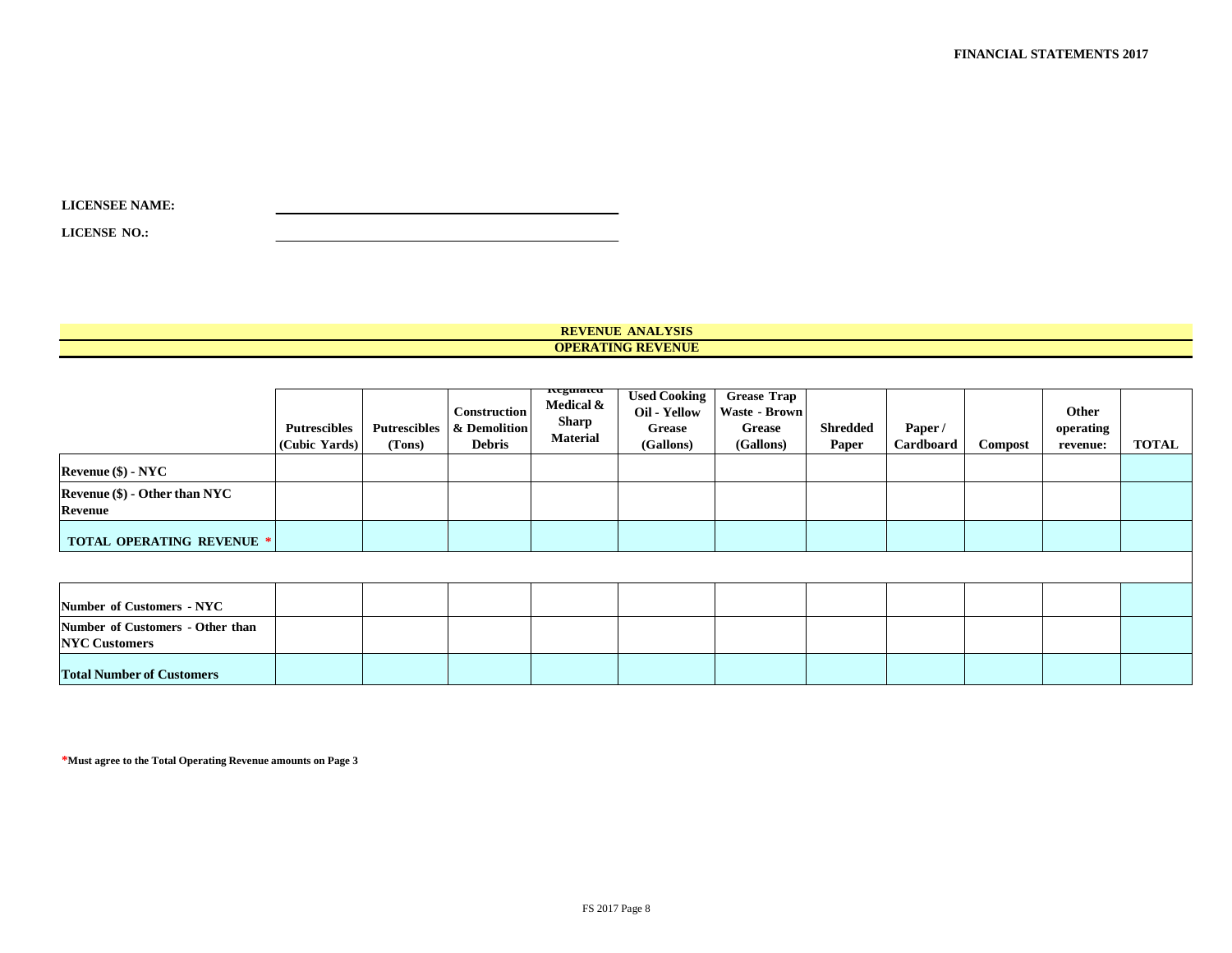#### **LICENSE NO.:**

#### **REVENUE ANALYSIS OTHER INCOME**

| <b>OTHER INCOME:</b>                                     | <b>Gross Revenue</b> | <b>Related Expenses</b> | <b>Net Income</b> |
|----------------------------------------------------------|----------------------|-------------------------|-------------------|
| Net Income from Recycling                                |                      |                         |                   |
| Net Income from Bio-Diesel Fuel                          |                      |                         |                   |
| Net Income from Scrap Metal                              |                      |                         |                   |
| Net Income from Transfer Station                         |                      |                         |                   |
| Net Income from Property Leased to<br>Others             |                      |                         |                   |
| Net Income from Investments                              |                      |                         |                   |
| Sale/Disposal of Fixed Assets                            |                      |                         |                   |
| Net Miscellaneous Income (please<br>specify)             |                      |                         |                   |
|                                                          |                      |                         |                   |
|                                                          |                      |                         |                   |
|                                                          |                      |                         |                   |
| TOTAL *                                                  |                      |                         |                   |
| * Net Income totals must agree to the amounts on Page 3A |                      |                         |                   |
|                                                          |                      |                         |                   |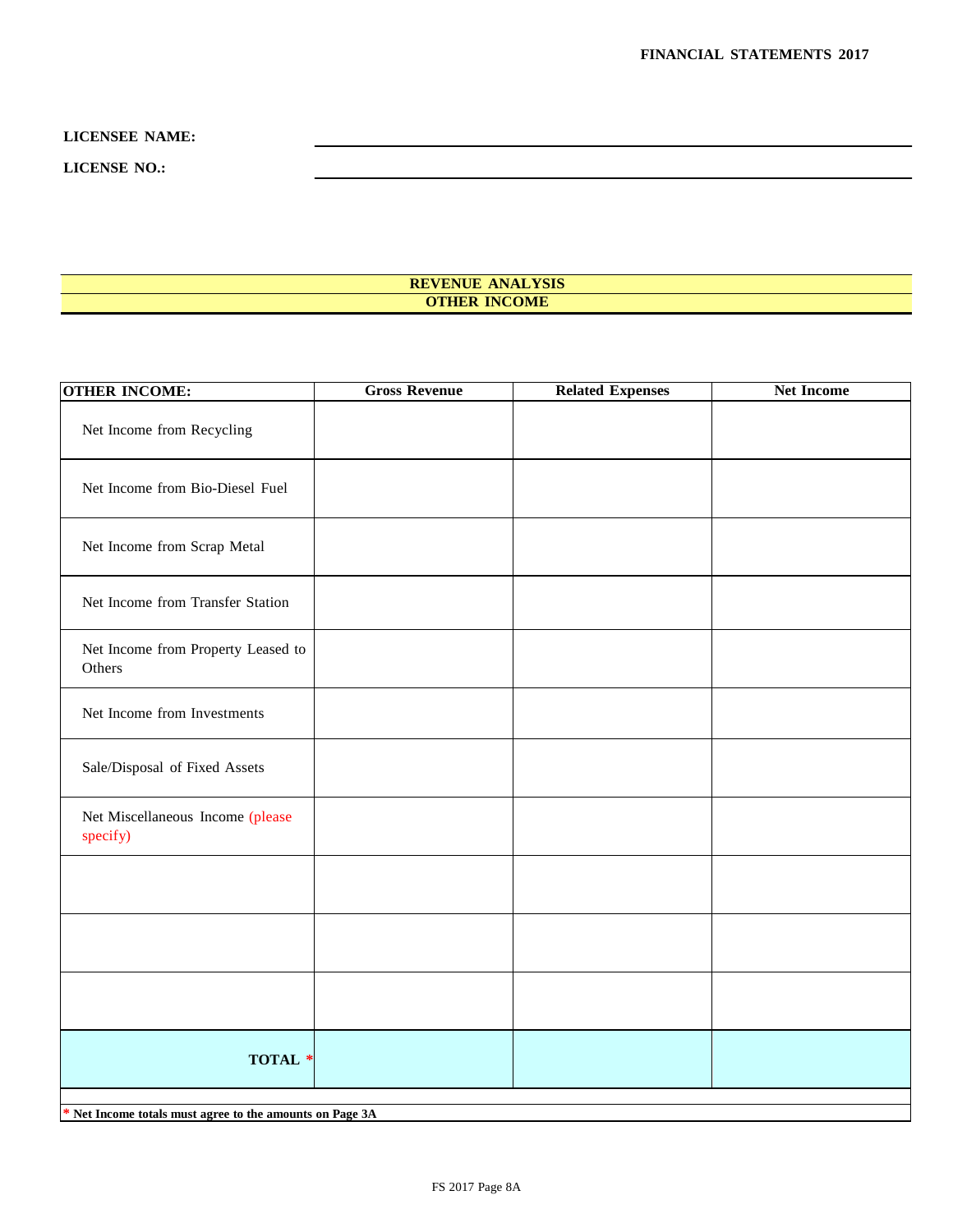**LICENSE NO.:**

#### **FIXED ASSETS**

| <b>TRUCKS</b>                             |                             |                            |                    |                                                  |              |  |  |  |  |
|-------------------------------------------|-----------------------------|----------------------------|--------------------|--------------------------------------------------|--------------|--|--|--|--|
|                                           | # OF TRUCKS OWNED           |                            | # OF TRUCKS LEASED |                                                  |              |  |  |  |  |
| TRUCKS (USED IN THE COLLECTION OF REFUSE) | <b>NUMBER OF COMPACTORS</b> | <b>NUMBER OF NON-</b>      | <b>NUMBER OF</b>   | <b>NUMBER OF NON-</b>                            | <b>TOTAL</b> |  |  |  |  |
|                                           | <b>IN FLEET</b>             | <b>COMPACTORS IN FLEET</b> |                    | <b>COMPACTORS IN FLEET   COMPACTORS IN FLEET</b> |              |  |  |  |  |
| Rear End Loaders                          |                             |                            |                    |                                                  |              |  |  |  |  |
| Front End Loaders                         |                             |                            |                    |                                                  |              |  |  |  |  |
| Side Loaders                              |                             |                            |                    |                                                  |              |  |  |  |  |
| Roll-off Trucks                           |                             |                            |                    |                                                  |              |  |  |  |  |
| Dump Trucks                               |                             |                            |                    |                                                  |              |  |  |  |  |
| <b>Box Trucks</b>                         |                             |                            |                    |                                                  |              |  |  |  |  |
| Vans                                      |                             |                            |                    |                                                  |              |  |  |  |  |
| Tractors                                  |                             |                            |                    |                                                  |              |  |  |  |  |
| Split Hoppers                             |                             |                            |                    |                                                  |              |  |  |  |  |
| Other (please specify)                    |                             |                            |                    |                                                  |              |  |  |  |  |
|                                           |                             |                            |                    |                                                  |              |  |  |  |  |
|                                           |                             |                            |                    |                                                  |              |  |  |  |  |
| <b>Total Number of Trucks</b>             |                             |                            |                    |                                                  |              |  |  |  |  |

#### **OTHER VEHICLES:**

| Service Vehicles            |  |  |  |
|-----------------------------|--|--|--|
| Company Cars                |  |  |  |
| <b>Total Other Vehicles</b> |  |  |  |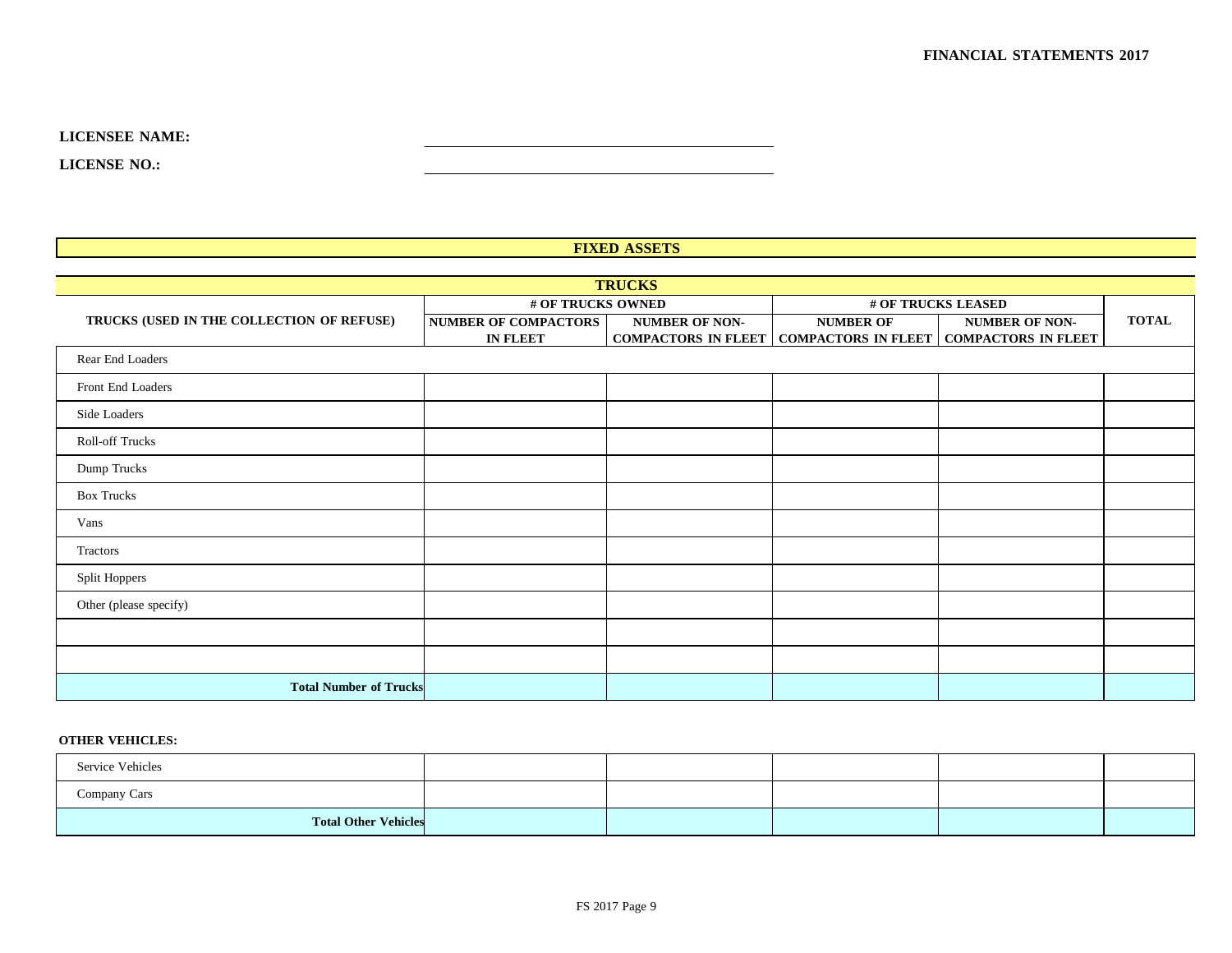| <b>LICENSEE NAME:</b> |  |
|-----------------------|--|
| <b>LICENSE NO.:</b>   |  |
|                       |  |

|      | <b>FIXED ASSETS (CONTINUED)</b>    |       |                             |  |  |  |                       |  |  |             |                                                                        |                      |                                                                               |                                                          |
|------|------------------------------------|-------|-----------------------------|--|--|--|-----------------------|--|--|-------------|------------------------------------------------------------------------|----------------------|-------------------------------------------------------------------------------|----------------------------------------------------------|
|      |                                    |       |                             |  |  |  | <b>TRUCK ANALYSIS</b> |  |  |             |                                                                        |                      |                                                                               |                                                          |
| YEAR | $\textbf{MAKE}$ / $\textbf{MODEL}$ | VIN # | TYPE OF VEHICLE LEASE / OWN |  |  |  |                       |  |  | USEFUL LIFE | $\begin{array}{ll} \textbf{METHOD OF} \\ \textbf{DEPENDS} \end{array}$ | ORIGINAL COST $(\$)$ | $\begin{array}{c} \textbf{ACCUMULATION}\; (\$)\\ \textbf{DEPEND} \end{array}$ | <b>BOOK VALUE (COST-</b><br>ACCUMULATED<br>DEPRECIATION) |
|      |                                    |       |                             |  |  |  |                       |  |  |             |                                                                        |                      |                                                                               |                                                          |
|      |                                    |       |                             |  |  |  |                       |  |  |             |                                                                        |                      |                                                                               |                                                          |
|      |                                    |       |                             |  |  |  |                       |  |  |             |                                                                        |                      |                                                                               |                                                          |
|      |                                    |       |                             |  |  |  |                       |  |  |             |                                                                        |                      |                                                                               |                                                          |
|      |                                    |       |                             |  |  |  |                       |  |  |             |                                                                        |                      |                                                                               |                                                          |
|      |                                    |       |                             |  |  |  |                       |  |  |             |                                                                        |                      |                                                                               |                                                          |
|      |                                    |       |                             |  |  |  |                       |  |  |             |                                                                        |                      |                                                                               |                                                          |
|      |                                    |       |                             |  |  |  |                       |  |  |             |                                                                        |                      |                                                                               |                                                          |
|      |                                    |       |                             |  |  |  |                       |  |  |             |                                                                        |                      |                                                                               |                                                          |
|      |                                    |       |                             |  |  |  |                       |  |  |             |                                                                        |                      |                                                                               |                                                          |
|      |                                    |       |                             |  |  |  |                       |  |  |             |                                                                        |                      |                                                                               |                                                          |
|      |                                    |       |                             |  |  |  |                       |  |  |             |                                                                        |                      |                                                                               |                                                          |
|      |                                    |       |                             |  |  |  |                       |  |  |             |                                                                        |                      |                                                                               |                                                          |
|      |                                    |       |                             |  |  |  |                       |  |  |             |                                                                        |                      |                                                                               |                                                          |
|      |                                    |       |                             |  |  |  |                       |  |  |             |                                                                        |                      |                                                                               |                                                          |
|      |                                    |       |                             |  |  |  |                       |  |  |             |                                                                        |                      |                                                                               |                                                          |
|      |                                    |       |                             |  |  |  |                       |  |  |             |                                                                        |                      |                                                                               |                                                          |
|      |                                    |       |                             |  |  |  |                       |  |  |             |                                                                        |                      |                                                                               |                                                          |
|      |                                    |       |                             |  |  |  |                       |  |  |             |                                                                        |                      |                                                                               |                                                          |
|      |                                    |       |                             |  |  |  |                       |  |  |             |                                                                        |                      |                                                                               |                                                          |

**TOTAL FIXED ASSETS - TRUCKS (NET OF DEPRECIATION) 0**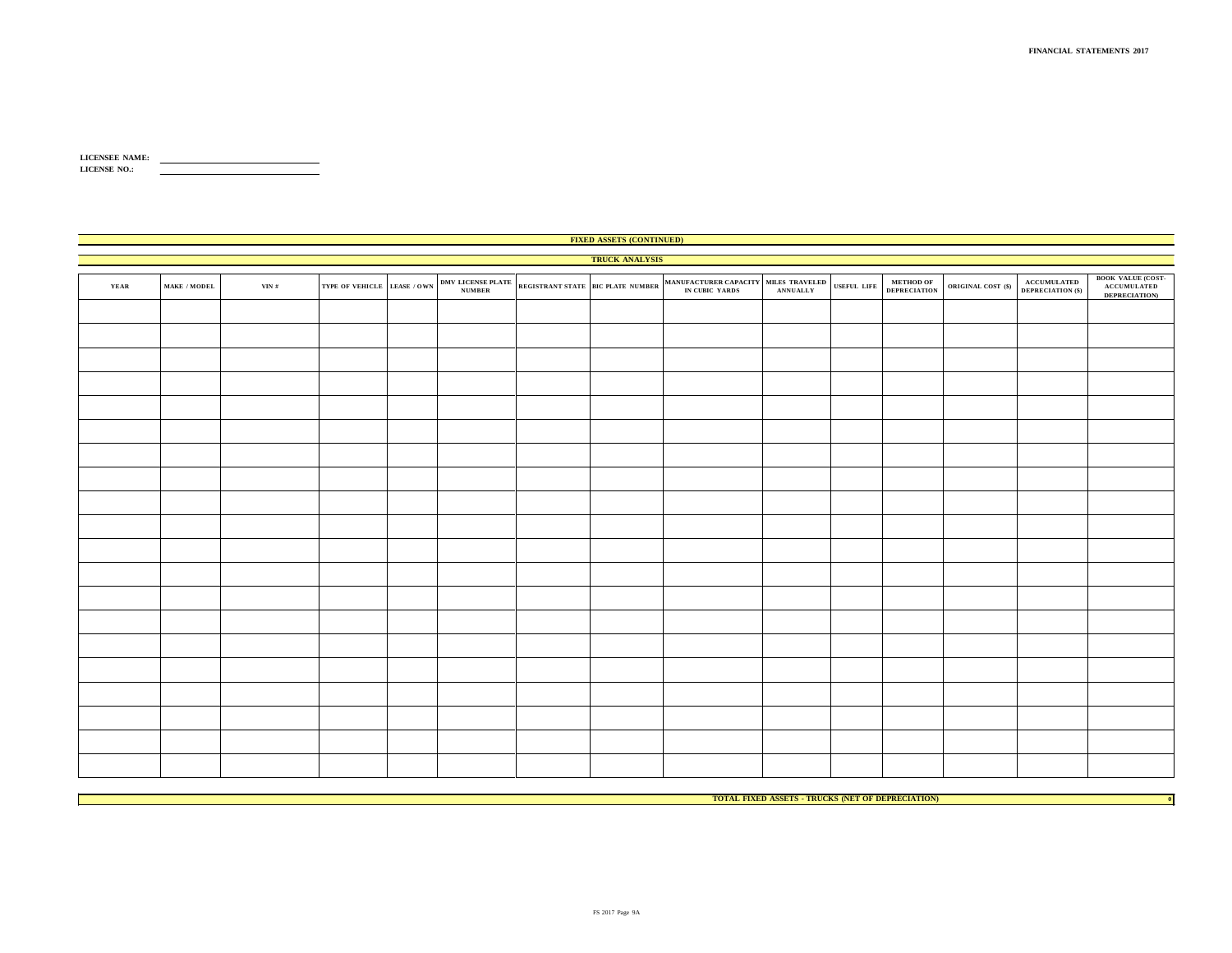**LICENSE NO.:**

## **FIXED ASSETS (CONTINUED)**

#### **CONTAINERS**

NUMBER OF CONTAINERS OWNED NUMBER OF CONTAINERS LEASED

|                              |                  | # OF CONTAINERS OWNED |                  | # OF CONTAINERS LEASED |  |
|------------------------------|------------------|-----------------------|------------------|------------------------|--|
| <b>CAPACITY</b>              | <b>COMPACTED</b> | <b>NON-COMPACTED</b>  | <b>COMPACTED</b> | <b>NON-COMPACTED</b>   |  |
| 1/2 CUBIC YARD               |                  |                       |                  |                        |  |
| 3/4 CUBIC YARD               |                  |                       |                  |                        |  |
| <b>1 CUBIC YARD</b>          |                  |                       |                  |                        |  |
| 2 CUBIC YARDS                |                  |                       |                  |                        |  |
| <b>3 CUBIC YARDS</b>         |                  |                       |                  |                        |  |
| <b>4 CUBIC YARDS</b>         |                  |                       |                  |                        |  |
| <b>5 CUBIC YARDS</b>         |                  |                       |                  |                        |  |
| <b>6 CUBIC YARDS</b>         |                  |                       |                  |                        |  |
| <b>7 CUBIC YARDS</b>         |                  |                       |                  |                        |  |
| <b>8 CUBIC YARDS</b>         |                  |                       |                  |                        |  |
| <b>9 CUBIC YARDS</b>         |                  |                       |                  |                        |  |
| <b>10 CUBIC YARDS</b>        |                  |                       |                  |                        |  |
| <b>20 CUBIC YARDS</b>        |                  |                       |                  |                        |  |
| <b>30 CUBIC YARDS</b>        |                  |                       |                  |                        |  |
| <b>45 CUBIC YARDS</b>        |                  |                       |                  |                        |  |
| OTHER (please specify)       |                  |                       |                  |                        |  |
| OTHER (please specify)       |                  |                       |                  |                        |  |
| OTHER (please specify)       |                  |                       |                  |                        |  |
| OTHER (please specify)       |                  |                       |                  |                        |  |
| <b>TOTAL # OF CONTAINERS</b> |                  |                       |                  |                        |  |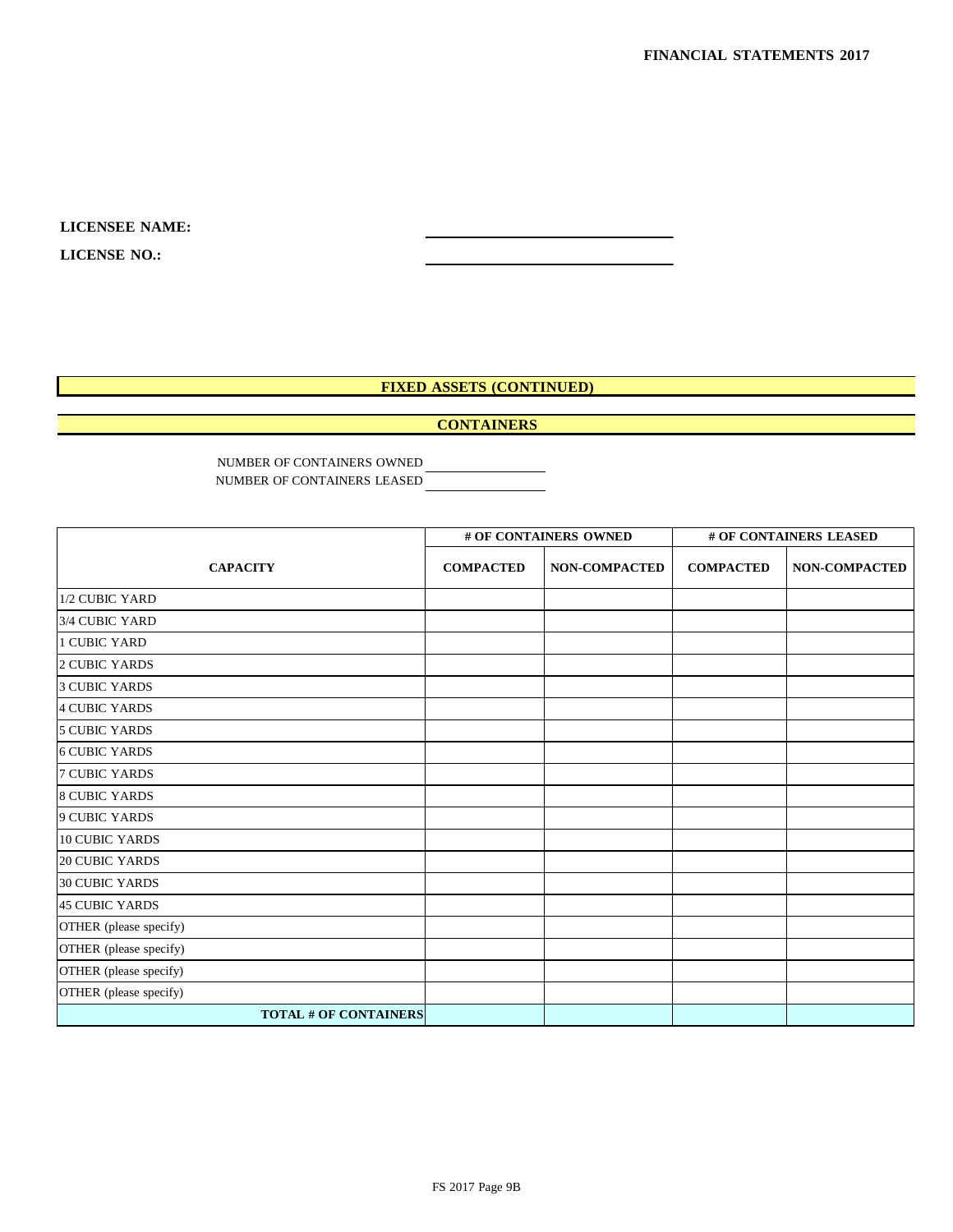**LICENSEE NAME: LICENSE NO.:**

# **FIXED ASSETS (CONTINUED)**

# **DRUMS**

NUMBER OF DRUMS OWNED

NUMBER OF DRUMS LEASED

| <b>CAPACITY</b>              | <b>NUMBER OF DRUMS</b><br><b>OWNED</b> | <b>NUMBER OF DRUMS</b><br><b>LEASED</b> |
|------------------------------|----------------------------------------|-----------------------------------------|
| 32 GALLONS                   |                                        |                                         |
| 44 GALLONS                   |                                        |                                         |
| 52 GALLONS                   |                                        |                                         |
| OTHERS: (PLEASE SPECIFY)     |                                        |                                         |
|                              |                                        |                                         |
|                              |                                        |                                         |
|                              |                                        |                                         |
|                              |                                        |                                         |
|                              |                                        |                                         |
|                              |                                        |                                         |
|                              |                                        |                                         |
|                              |                                        |                                         |
|                              |                                        |                                         |
|                              |                                        |                                         |
|                              |                                        |                                         |
|                              |                                        |                                         |
|                              |                                        |                                         |
|                              |                                        |                                         |
|                              |                                        |                                         |
|                              |                                        |                                         |
| <b>TOTAL NUMBER OF DRUMS</b> |                                        |                                         |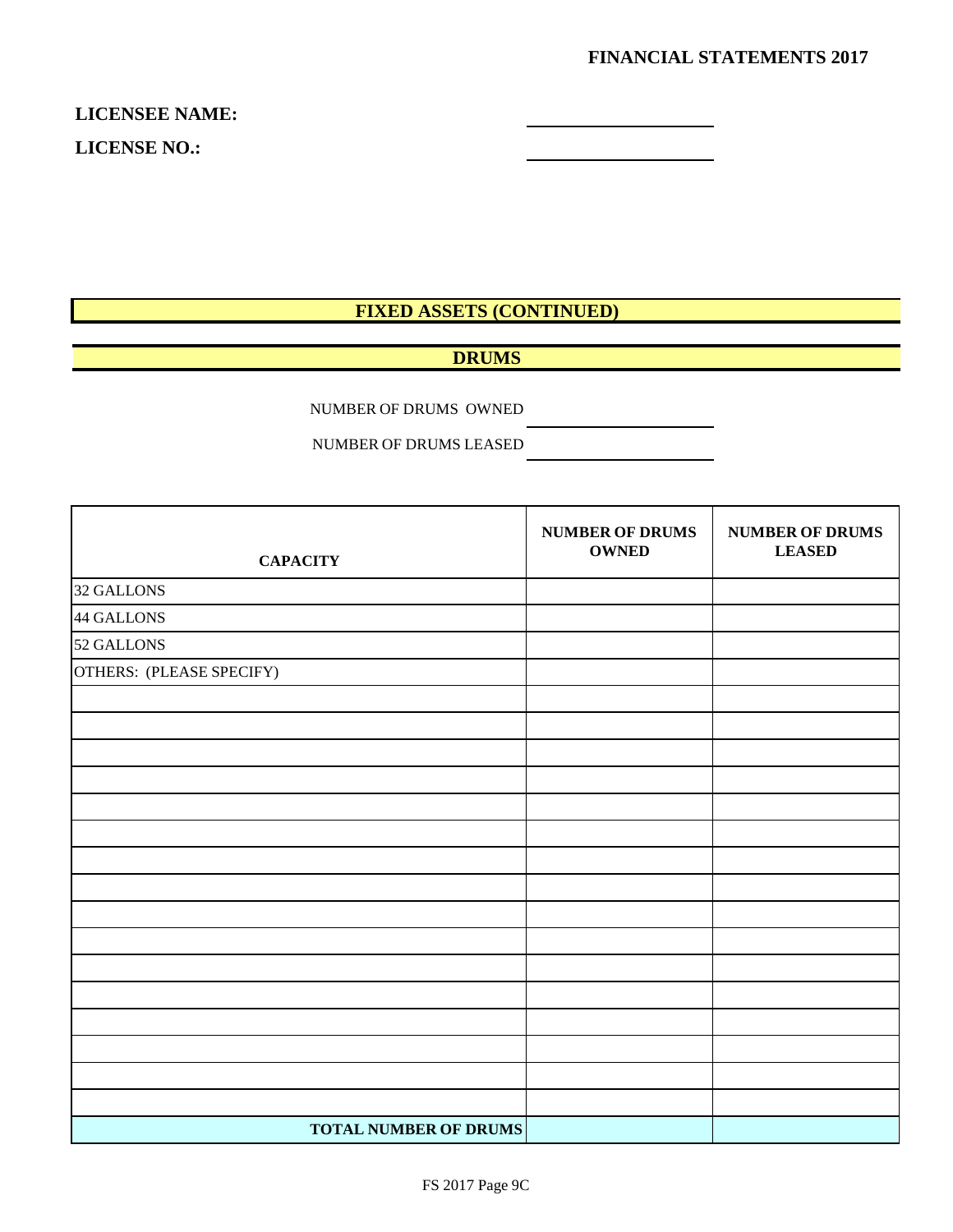| <b>FIXED ASSETS (CONTINUED)</b>                                                                                                                                                       |                                   |                                               |                                         |                    |             |                                         |                                                                         |  |  |  |
|---------------------------------------------------------------------------------------------------------------------------------------------------------------------------------------|-----------------------------------|-----------------------------------------------|-----------------------------------------|--------------------|-------------|-----------------------------------------|-------------------------------------------------------------------------|--|--|--|
|                                                                                                                                                                                       | <b>OTHER FIXED ASSETS</b>         |                                               |                                         |                    |             |                                         |                                                                         |  |  |  |
| <b>ASSETS - OTHER THAN TRUCKS</b><br>(INCLUDE LAND, BUILDINGS, CONTAINERS, DRUMS, OTHER<br>VEHICLES, FURNITURE & FIXTURES, OTHER MACHINERY AND<br>EQUIPMENT UTILIZED IN THE BUSINESS) | <b>ACQUISITION</b><br><b>DATE</b> | PROPERTY LOCATION (PLEASE<br>PROVIDE ADDRESS) | <b>METHOD OF</b><br><b>DEPRECIATION</b> | <b>USEFUL LIFE</b> | $COST($ \$) | <b>ACCUMULATED</b><br>DEPRECIATION (\$) | <b>BOOK VALUE (COST-</b><br><b>ACCUMULATED</b><br><b>DEPRECIATION</b> ) |  |  |  |
|                                                                                                                                                                                       |                                   |                                               |                                         |                    |             |                                         |                                                                         |  |  |  |
|                                                                                                                                                                                       |                                   |                                               |                                         |                    |             |                                         |                                                                         |  |  |  |
|                                                                                                                                                                                       |                                   |                                               |                                         |                    |             |                                         |                                                                         |  |  |  |
|                                                                                                                                                                                       |                                   |                                               |                                         |                    |             |                                         |                                                                         |  |  |  |
|                                                                                                                                                                                       |                                   |                                               |                                         |                    |             |                                         |                                                                         |  |  |  |
|                                                                                                                                                                                       |                                   |                                               |                                         |                    |             |                                         |                                                                         |  |  |  |
|                                                                                                                                                                                       |                                   |                                               |                                         |                    |             |                                         |                                                                         |  |  |  |
|                                                                                                                                                                                       |                                   |                                               |                                         |                    |             |                                         |                                                                         |  |  |  |
|                                                                                                                                                                                       |                                   |                                               |                                         |                    |             |                                         |                                                                         |  |  |  |
|                                                                                                                                                                                       |                                   |                                               |                                         |                    |             |                                         |                                                                         |  |  |  |
|                                                                                                                                                                                       |                                   |                                               |                                         |                    |             |                                         |                                                                         |  |  |  |
|                                                                                                                                                                                       |                                   |                                               |                                         |                    |             |                                         |                                                                         |  |  |  |
|                                                                                                                                                                                       |                                   |                                               |                                         |                    |             |                                         |                                                                         |  |  |  |
|                                                                                                                                                                                       |                                   |                                               |                                         |                    |             |                                         |                                                                         |  |  |  |

**TOTAL FIXED ASSETS - OTHER THAN TRUCKS (NET OF DEPRECIATION)**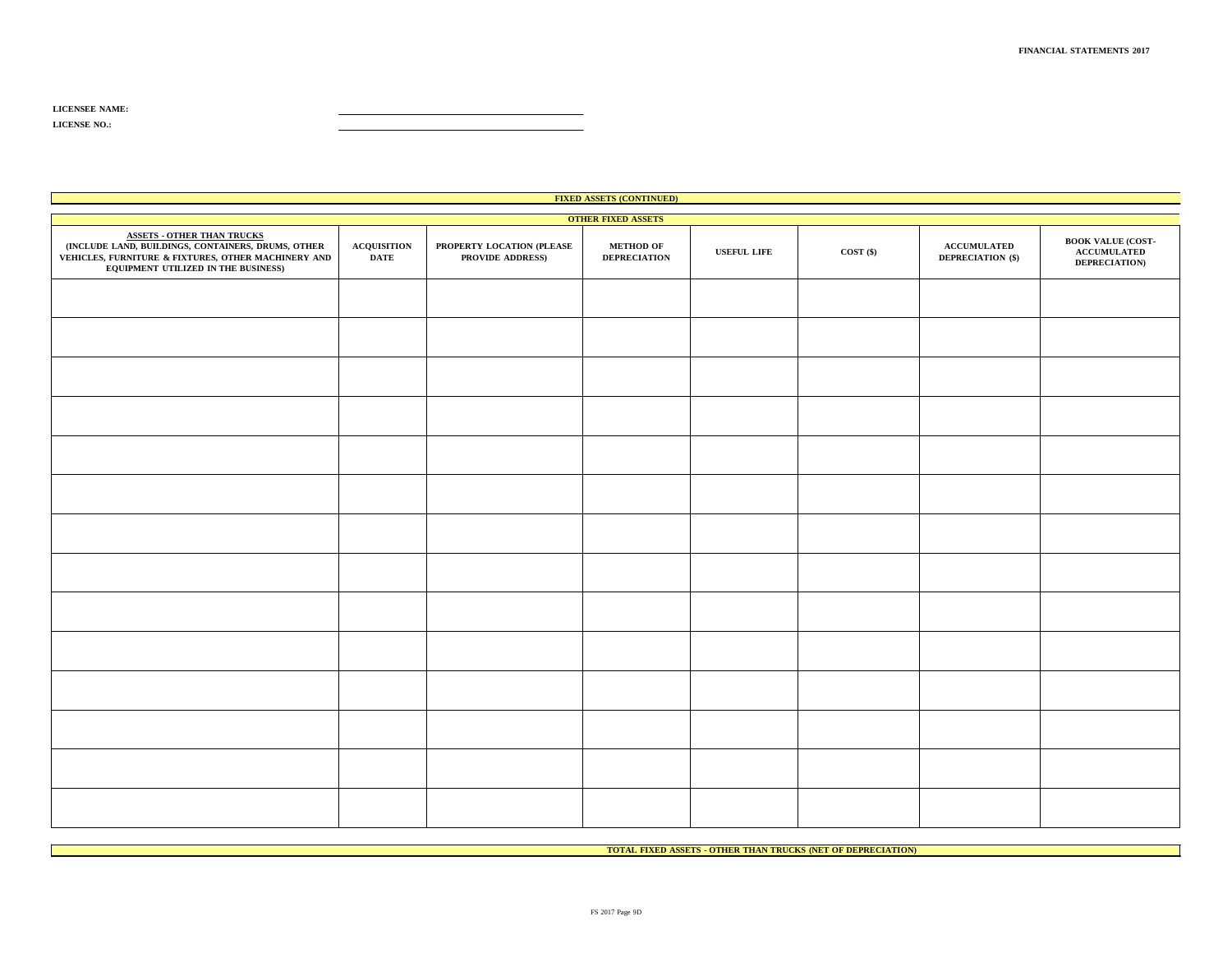**LICENSE NO.:**

| <b>COLLECTION &amp; DISPOSAL ANALYSIS</b>                                            |                                       |                                     |                                    |                                                              |                                     |  |
|--------------------------------------------------------------------------------------|---------------------------------------|-------------------------------------|------------------------------------|--------------------------------------------------------------|-------------------------------------|--|
| Amount of Waste Type Collected in Cubic Yards as per Billing Invoices (NO Estimates) |                                       |                                     |                                    |                                                              |                                     |  |
| WASTE TYPE                                                                           | <b>NYC REGULATED (CUBIC</b><br>YARDS) | <b>OUTSIDE NYC (CUBIC</b><br>YARDS) | NYC NON-REGULATED<br>(CUBIC YARDS) | <b>OUTSIDE NYC NON-</b><br><b>REGULATED (CUBIC</b><br>YARDS) | <b>GRAND TOTAL (CUBIC</b><br>YARDS) |  |
| Putrescibles (MSW)                                                                   |                                       |                                     |                                    |                                                              |                                     |  |
| <b>Restaurant Waste</b>                                                              |                                       |                                     |                                    |                                                              |                                     |  |
| Construction & Demolition Debris                                                     |                                       |                                     |                                    |                                                              |                                     |  |
| Medical Waste & Sharp Materials                                                      |                                       |                                     |                                    |                                                              |                                     |  |
| Grease Trap Waste (Brown Grease)                                                     |                                       |                                     |                                    |                                                              |                                     |  |
| Used Cooking Oil (Yellow Grease)                                                     |                                       |                                     |                                    |                                                              |                                     |  |
| Meat Scraps                                                                          |                                       |                                     |                                    |                                                              |                                     |  |
| Shredded Paper                                                                       |                                       |                                     |                                    |                                                              |                                     |  |
| Compost                                                                              |                                       |                                     |                                    |                                                              |                                     |  |
| Catalogs, Phone Books, Newspaper & Magazines                                         |                                       |                                     |                                    |                                                              |                                     |  |
| High Grade Paper                                                                     |                                       |                                     |                                    |                                                              |                                     |  |
| Mixed Paper                                                                          |                                       |                                     |                                    |                                                              |                                     |  |
| Mixed Recycling                                                                      |                                       |                                     |                                    |                                                              |                                     |  |
| Road Building                                                                        |                                       |                                     |                                    |                                                              |                                     |  |
| Soot                                                                                 |                                       |                                     |                                    |                                                              |                                     |  |
| SSR                                                                                  |                                       |                                     |                                    |                                                              |                                     |  |
| Cardboard                                                                            |                                       |                                     |                                    |                                                              |                                     |  |
| Metal Cans                                                                           |                                       |                                     |                                    |                                                              |                                     |  |
| <b>Metal Bulk</b>                                                                    |                                       |                                     |                                    |                                                              |                                     |  |
| Mixed Bulk (couches, mattresses)                                                     |                                       |                                     |                                    |                                                              |                                     |  |
| Wood                                                                                 |                                       |                                     |                                    |                                                              |                                     |  |
| Glass                                                                                |                                       |                                     |                                    |                                                              |                                     |  |
| Textiles                                                                             |                                       |                                     |                                    |                                                              |                                     |  |
| Plastic                                                                              |                                       |                                     |                                    |                                                              |                                     |  |
| Aluminum                                                                             |                                       |                                     |                                    |                                                              |                                     |  |
| Metal from C&D debris                                                                |                                       |                                     |                                    |                                                              |                                     |  |
| Concrete                                                                             |                                       |                                     |                                    |                                                              |                                     |  |
| Fill/Soil                                                                            |                                       |                                     |                                    |                                                              |                                     |  |
| Landscape Clippings (Grass, Leaves, Twigs)                                           |                                       |                                     |                                    |                                                              |                                     |  |
| Gravel / Stone                                                                       |                                       |                                     |                                    |                                                              |                                     |  |
| Tires                                                                                |                                       |                                     |                                    |                                                              |                                     |  |
| (Asbestos) Hazardous Waste                                                           |                                       |                                     |                                    |                                                              |                                     |  |
| Other (Specify)                                                                      |                                       |                                     |                                    |                                                              |                                     |  |
|                                                                                      |                                       |                                     |                                    |                                                              |                                     |  |
| TOTAL WASTE COLLECTED (CUBIC YARDS)                                                  |                                       |                                     |                                    |                                                              |                                     |  |

**NOTE: Type of waste collected is a duplicate list of information collected by NYC Department of Sanitation in "Solid Waste/Recycling Semi-Annual Report"**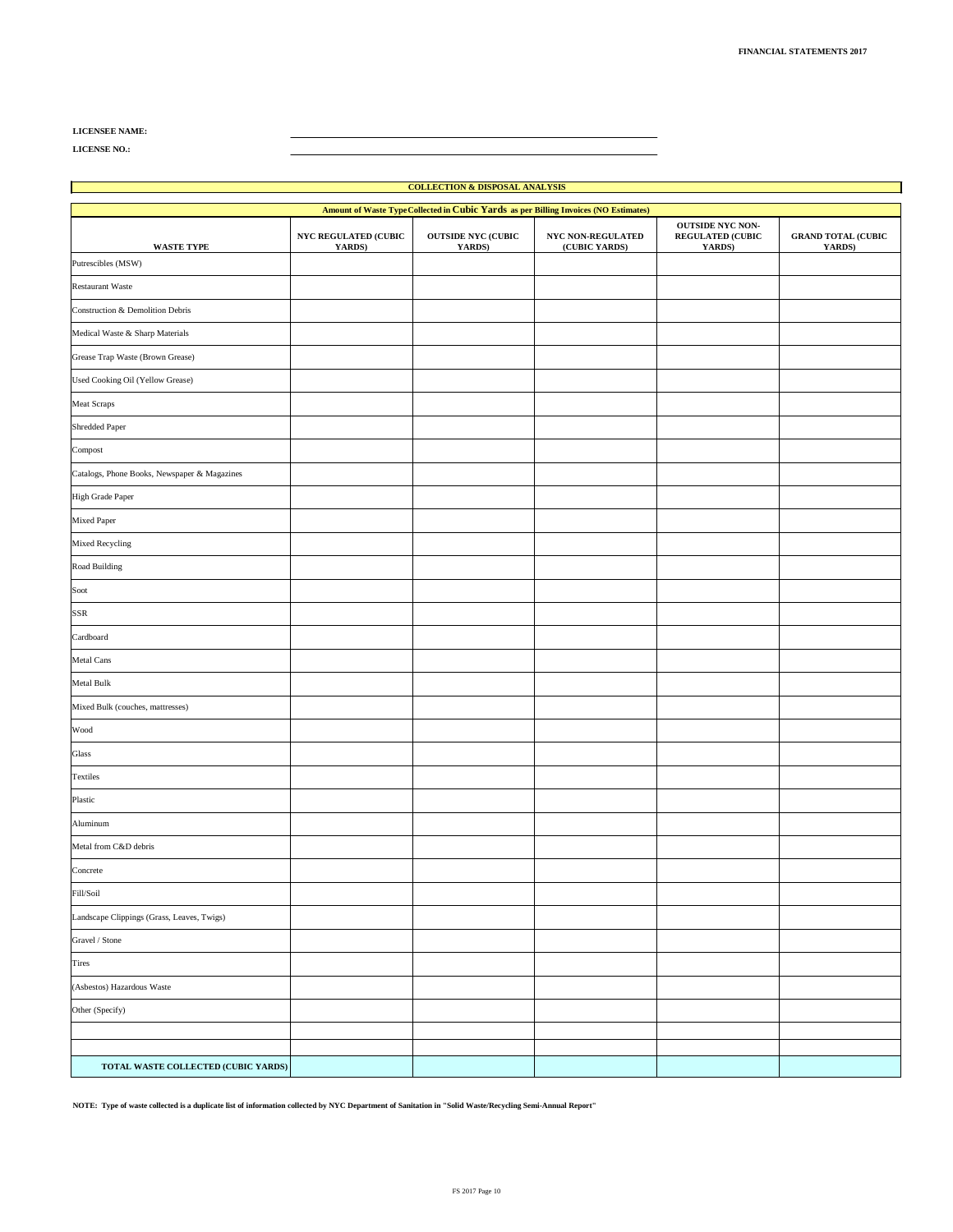**LICENSE NO.:**

#### **COLLECTION & DISPOSAL ANALYSIS Amount of Waste Type Collected in Tonnage as per Billing Invoices (NO Estimates) WASTE TYPE NYC REGULATED (TONS) OUTSIDE NYC (TONS) NYC NON-REGULATED (TONS) OUTSIDE NYC NON-REGULATED (TONS) GRAND TOTAL (TONS)** Putrescibles (MSW) Restaurant Waste Construction & Demolition Debris Medical Waste & Sharp Materials Grease Trap Waste (Brown Grease) Used Cooking Oil (Yellow Grease) Meat Scraps Shredded Paper Compost Catalogs, Phone Books, Newspaper & Magazines High Grade Paper Mixed Paper Mixed Recycling Road Building Soot SSR Cardboard Metal Cans Metal Bulk Mixed Bulk (couches, mattresses) Wood Glass Textiles Plastic Aluminum Metal from C&D debris Concrete Fill/Soil Landscape Clippings (Grass, Leaves, Twigs) Gravel / Stone Tires (Asbestos) Hazardous Waste Other (Specify) **TOTAL WASTE COLLECTED (TONNAGE)**

NOTE: Type of waste collected is a duplicate list of information collected by NYC Department of Sanitation in "Solid Waste/Recycling Semi-Annual Report"

Please do not convert from POUNDS (lbs) to TONS, if amount collected is in POUNDS (lbs), please report in POUNDS (lbs)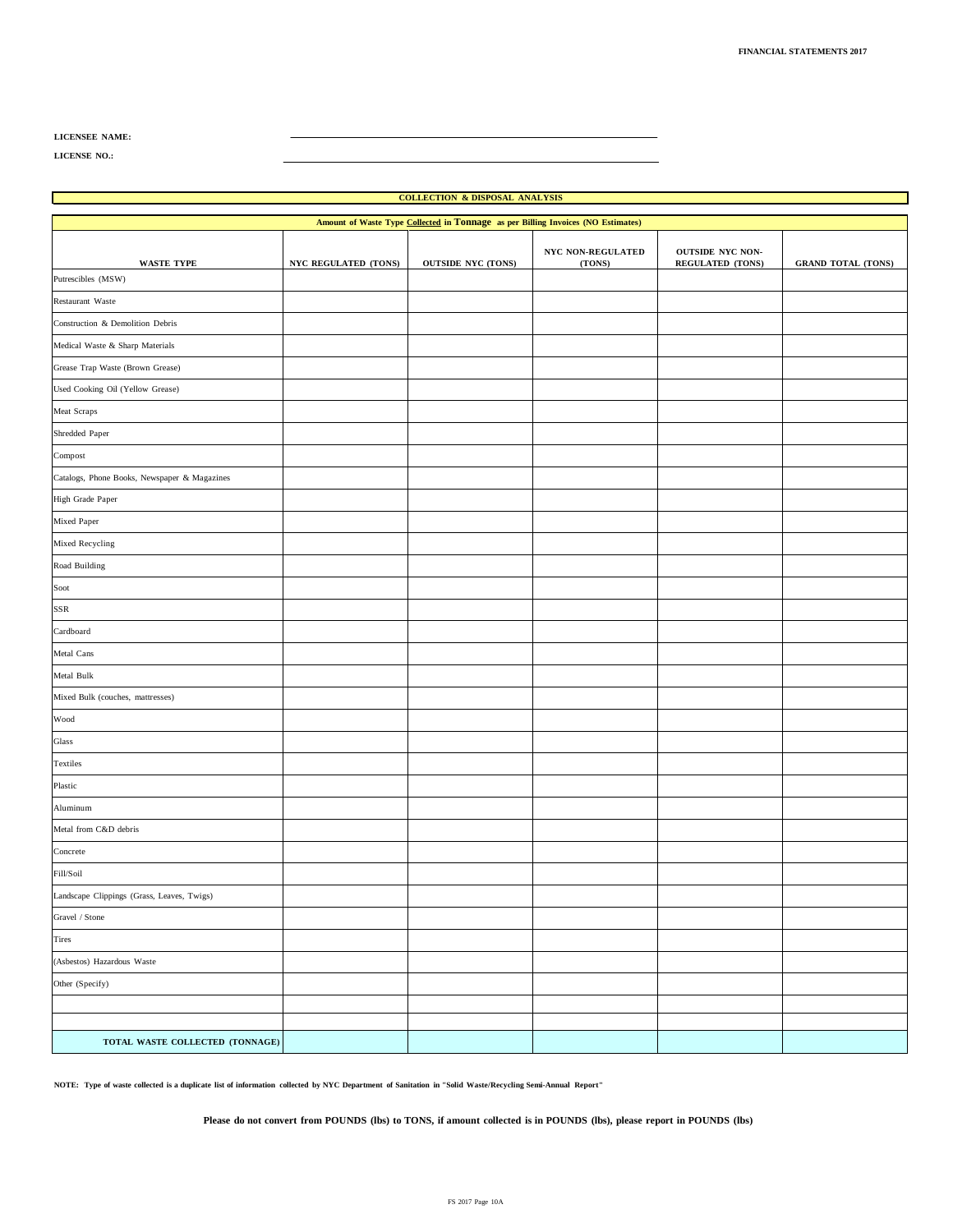**LICENSE NO.:**

| <b>COLLECTION &amp; DISPOSAL ANALYSIS</b>                                        |                                   |                              |                                |                         |                                           |  |  |
|----------------------------------------------------------------------------------|-----------------------------------|------------------------------|--------------------------------|-------------------------|-------------------------------------------|--|--|
| Amount of Waste Type Collected in Gallons as per Billing Invoices (NO Estimates) |                                   |                              |                                |                         |                                           |  |  |
| <b>WASTE TYPE</b>                                                                | <b>NYC REGULATED</b><br>(GALLONS) | <b>OUTSIDE NYC (GALLONS)</b> | NYC NON-REGULATED<br>(GALLONS) | <b>OUTSIDE NYC NON-</b> | REGULATED (GALLONS) GRAND TOTAL (GALLONS) |  |  |
| Putrescibles (MSW)                                                               |                                   |                              |                                |                         |                                           |  |  |
| <b>Restaurant Waste</b>                                                          |                                   |                              |                                |                         |                                           |  |  |
| Construction & Demolition Debris                                                 |                                   |                              |                                |                         |                                           |  |  |
| Medical Waste & Sharp Materials                                                  |                                   |                              |                                |                         |                                           |  |  |
| Grease Trap Waste (Brown Grease)                                                 |                                   |                              |                                |                         |                                           |  |  |
| Used Cooking Oil (Yellow Grease)                                                 |                                   |                              |                                |                         |                                           |  |  |
| Meat Scraps                                                                      |                                   |                              |                                |                         |                                           |  |  |
| Shredded Paper                                                                   |                                   |                              |                                |                         |                                           |  |  |
| Compost                                                                          |                                   |                              |                                |                         |                                           |  |  |
| Catalogs, Phone Books, Newspaper & Magazines                                     |                                   |                              |                                |                         |                                           |  |  |
| High Grade Paper                                                                 |                                   |                              |                                |                         |                                           |  |  |
| Mixed Paper                                                                      |                                   |                              |                                |                         |                                           |  |  |
| Mixed Recycling                                                                  |                                   |                              |                                |                         |                                           |  |  |
| Road Building                                                                    |                                   |                              |                                |                         |                                           |  |  |
| Soot                                                                             |                                   |                              |                                |                         |                                           |  |  |
| SSR                                                                              |                                   |                              |                                |                         |                                           |  |  |
| Cardboard                                                                        |                                   |                              |                                |                         |                                           |  |  |
| Metal Cans                                                                       |                                   |                              |                                |                         |                                           |  |  |
| Metal Bulk                                                                       |                                   |                              |                                |                         |                                           |  |  |
| Mixed Bulk (couches, mattresses)                                                 |                                   |                              |                                |                         |                                           |  |  |
| Wood                                                                             |                                   |                              |                                |                         |                                           |  |  |
| Glass                                                                            |                                   |                              |                                |                         |                                           |  |  |
| Textiles                                                                         |                                   |                              |                                |                         |                                           |  |  |
| Plastic                                                                          |                                   |                              |                                |                         |                                           |  |  |
| Aluminum                                                                         |                                   |                              |                                |                         |                                           |  |  |
| Metal from C&D debris                                                            |                                   |                              |                                |                         |                                           |  |  |
| Concrete                                                                         |                                   |                              |                                |                         |                                           |  |  |
| Fill/Soil                                                                        |                                   |                              |                                |                         |                                           |  |  |
| Landscape Clippings (Grass, Leaves, Twigs)                                       |                                   |                              |                                |                         |                                           |  |  |
| Gravel / Stone                                                                   |                                   |                              |                                |                         |                                           |  |  |
| Tires                                                                            |                                   |                              |                                |                         |                                           |  |  |
| (Asbestos) Hazardous Waste                                                       |                                   |                              |                                |                         |                                           |  |  |
| Other (Specify)                                                                  |                                   |                              |                                |                         |                                           |  |  |
|                                                                                  |                                   |                              |                                |                         |                                           |  |  |
|                                                                                  |                                   |                              |                                |                         |                                           |  |  |
| TOTAL WASTE COLLECTED (GALLONS)                                                  |                                   |                              |                                |                         |                                           |  |  |

**NOTE: Type of waste collected is a duplicate list of information collected by NYC Department of Sanitation in "Solid Waste/Recycling Semi-Annual Report"**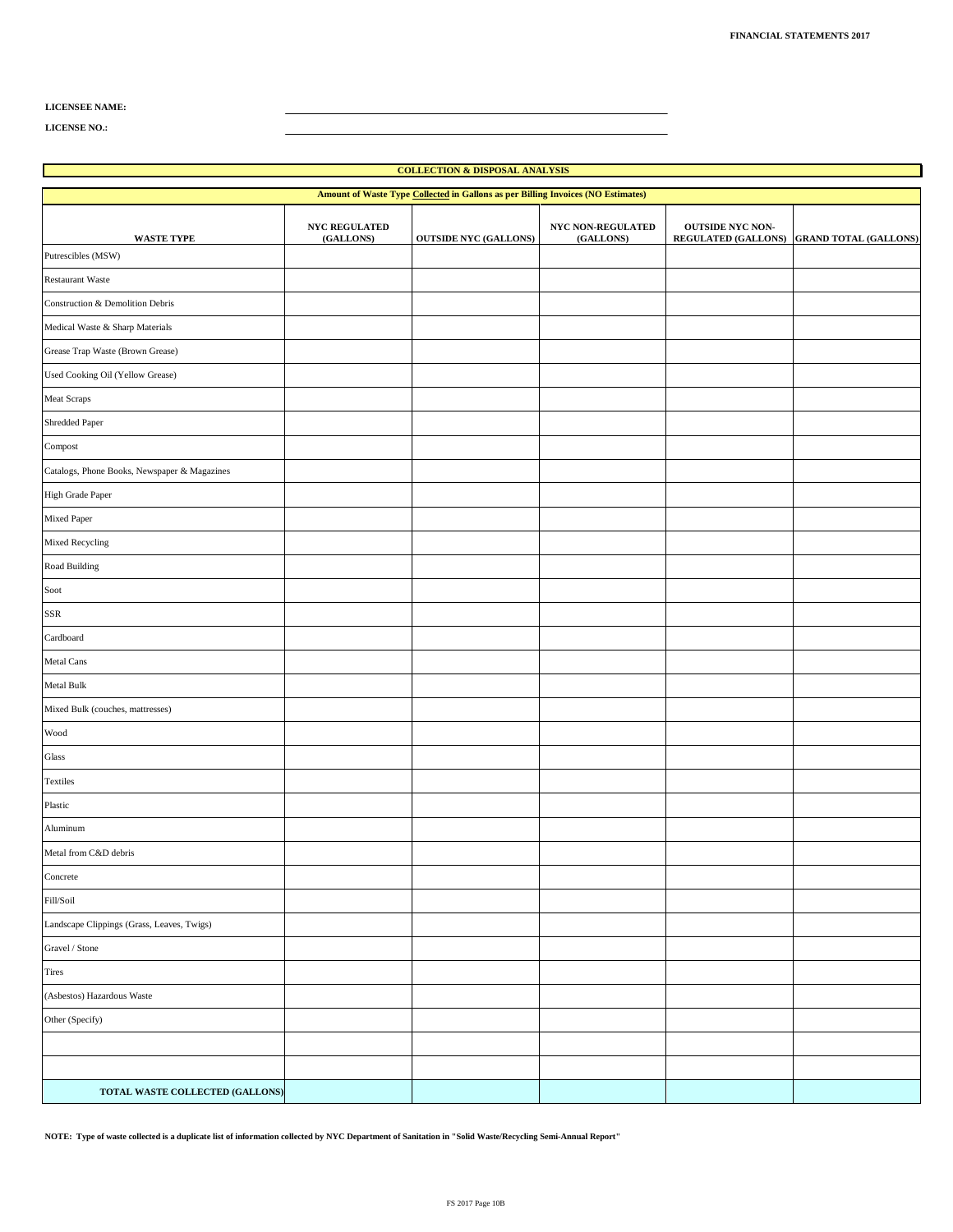| <b>LICENSEE NAME:</b> |  |
|-----------------------|--|
| <b>LICENSE NO.:</b>   |  |

#### **COLLECTION & DISPOSAL ANALYSIS (CONTINUED)**

| <b>Amount Disposed in Tonnage/Gallons as per Dumping Invoices (NO Estimates)</b> |                          |                                                      |                                    |                                            |                                                                                  |                       |         |                           |              |
|----------------------------------------------------------------------------------|--------------------------|------------------------------------------------------|------------------------------------|--------------------------------------------|----------------------------------------------------------------------------------|-----------------------|---------|---------------------------|--------------|
| <b>DISPOSAL FACILITY</b>                                                         | <b>Putrescible Waste</b> | Construction &<br><b>Demolition</b><br><b>Debris</b> | Medical & Sharp<br><b>Material</b> | <b>Used Cooking Oil</b><br>(Yellow Grease) | <b>Grease Trap Waste</b><br>(Brown Grease)                                       | <b>Shredded Paper</b> | Compost | Other<br>(please specify) | <b>TOTAL</b> |
| <b>Transfer Station</b>                                                          |                          |                                                      |                                    |                                            |                                                                                  |                       |         |                           |              |
| Recycling Center                                                                 |                          |                                                      |                                    |                                            |                                                                                  |                       |         |                           |              |
| Incinerator                                                                      |                          |                                                      |                                    |                                            |                                                                                  |                       |         |                           |              |
| Landfill                                                                         |                          |                                                      |                                    |                                            |                                                                                  |                       |         |                           |              |
| Other (specify)                                                                  |                          |                                                      |                                    |                                            |                                                                                  |                       |         |                           |              |
|                                                                                  |                          |                                                      |                                    |                                            |                                                                                  |                       |         |                           |              |
|                                                                                  |                          |                                                      |                                    |                                            |                                                                                  |                       |         |                           |              |
| <b>Total Amount Disposed</b>                                                     |                          |                                                      |                                    |                                            |                                                                                  |                       |         |                           |              |
|                                                                                  |                          |                                                      |                                    |                                            |                                                                                  |                       |         |                           |              |
|                                                                                  |                          |                                                      |                                    |                                            | <b>Amount Disposed in Tonnage/Gallons as per Dumping Invoices (NO Estimates)</b> |                       |         |                           |              |
| New York City                                                                    |                          |                                                      |                                    |                                            |                                                                                  |                       |         |                           |              |
| New York State (other than NYC)                                                  |                          |                                                      |                                    |                                            |                                                                                  |                       |         |                           |              |
| New Jersey                                                                       |                          |                                                      |                                    |                                            |                                                                                  |                       |         |                           |              |
| Other (specify)                                                                  |                          |                                                      |                                    |                                            |                                                                                  |                       |         |                           |              |
|                                                                                  |                          |                                                      |                                    |                                            |                                                                                  |                       |         |                           |              |
|                                                                                  |                          |                                                      |                                    |                                            |                                                                                  |                       |         |                           |              |
| <b>Total Amount Disposed</b>                                                     |                          |                                                      |                                    |                                            |                                                                                  |                       |         |                           |              |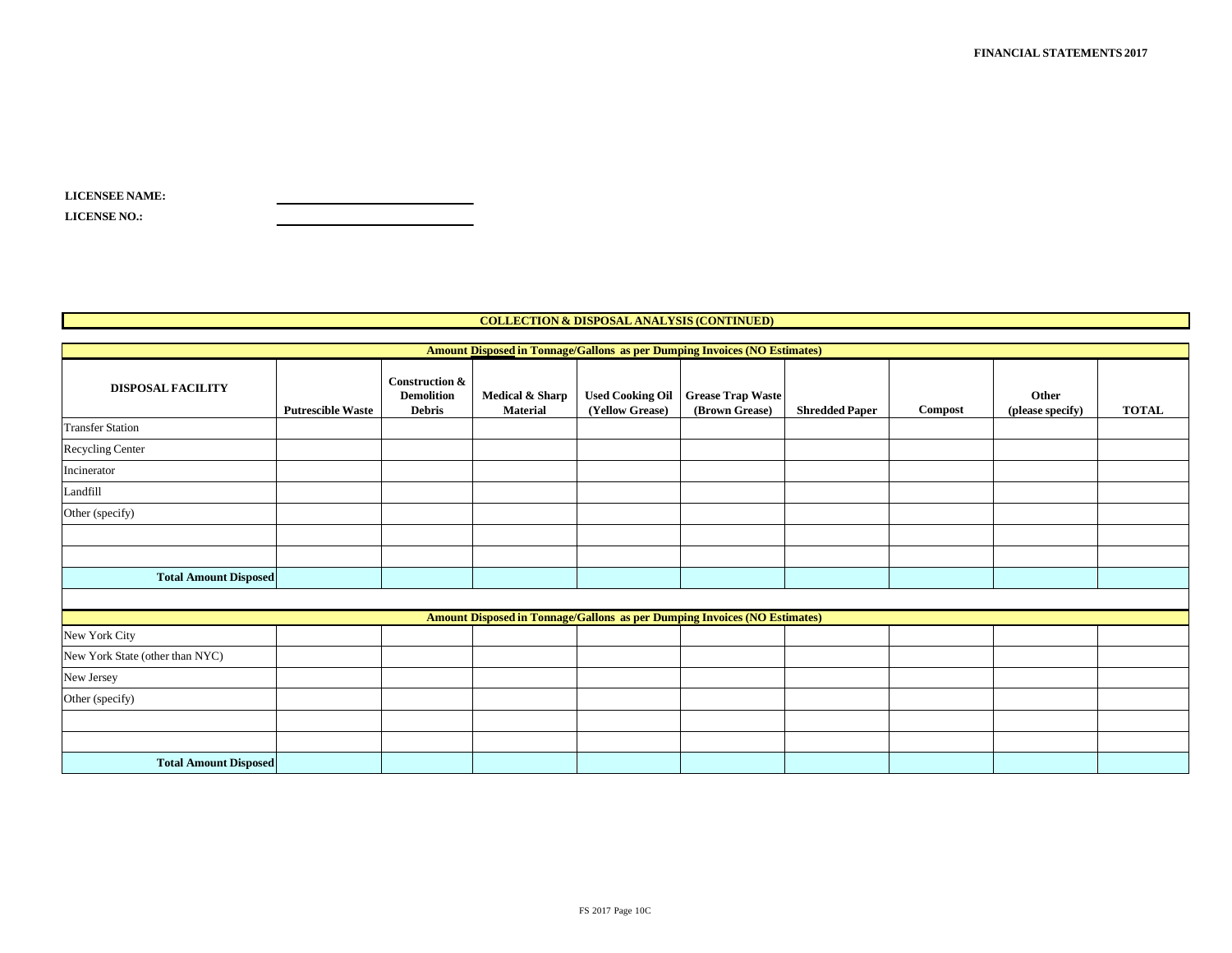| <b>LICENSEE NAME:</b> |  |
|-----------------------|--|
| <b>LICENSE NO.:</b>   |  |

| <b>COLLECTION &amp; DISPOSAL ANALYSIS (CONTINUED)</b> |                |                               |                                  |                                                                                            |                                                   |                    |  |
|-------------------------------------------------------|----------------|-------------------------------|----------------------------------|--------------------------------------------------------------------------------------------|---------------------------------------------------|--------------------|--|
| DISPOSAL FACILITY(IES) UTILIZED                       |                |                               |                                  |                                                                                            |                                                   |                    |  |
| DISPOSAL FACILITY                                     | <b>ADDRESS</b> | $\textbf{ACCOUNT}\,\text{\#}$ | TYPE OF WASTE<br><b>DISPOSED</b> | TOTAL AMOUNT<br>(GALLONS) DISPOSED (TONS) DISPOSED DISPOSAL FACILITY<br><b>AT FACILITY</b> | ${\bf TOTAL}\,{\bf AMOUNT}$<br><b>AT FACILITY</b> | TOTAL COST (\$) AT |  |
|                                                       |                |                               |                                  |                                                                                            |                                                   |                    |  |
|                                                       |                |                               |                                  |                                                                                            |                                                   |                    |  |
|                                                       |                |                               |                                  |                                                                                            |                                                   |                    |  |
|                                                       |                |                               |                                  |                                                                                            |                                                   |                    |  |
|                                                       |                |                               |                                  |                                                                                            |                                                   |                    |  |
|                                                       |                |                               |                                  |                                                                                            |                                                   |                    |  |
|                                                       |                |                               |                                  |                                                                                            |                                                   |                    |  |
|                                                       |                |                               |                                  |                                                                                            |                                                   |                    |  |
|                                                       |                |                               |                                  |                                                                                            |                                                   |                    |  |
|                                                       |                |                               |                                  |                                                                                            |                                                   |                    |  |